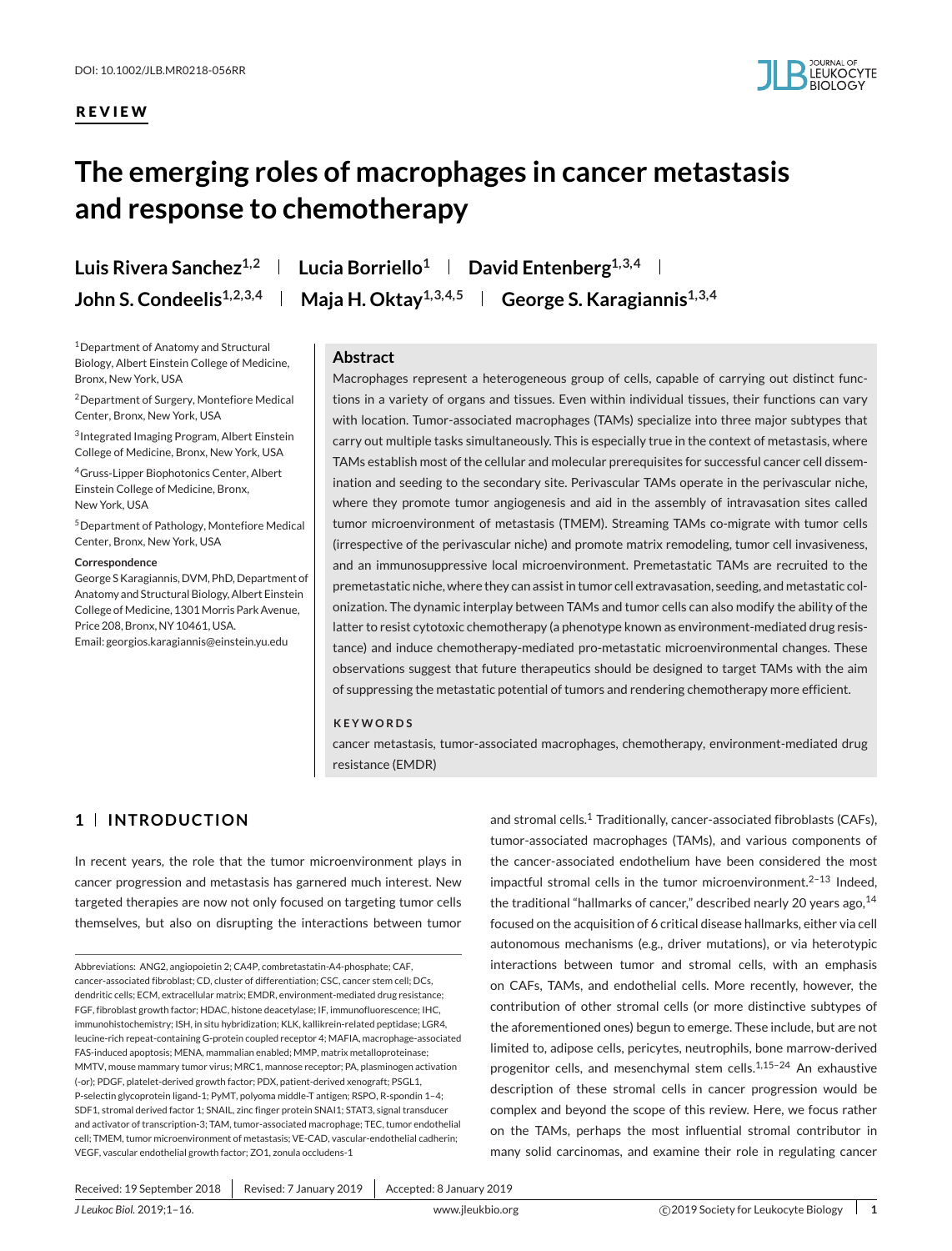cytotoxic chemotherapy.

## **1.1 Recruitment and maturation of TAMs in the tumor microenvironment**

Among the plethora of stromal cell types in the tumor microenvironment, TAMs are among the best-studied ones. In general, macrophages play very important roles in tissue homeostasis, and they participate in a variety of pathophysiologic conditions, including cancer.<sup>25-27</sup> The extravasation of peripheral monocytes into the tumor microenvironment leads to their differentiation into tissue macrophages, which subsequently display a continuum of specialized phenotypes whose extremes are described as proinflammatory (M1) and antiinflammatory (M2).28–30 The recruitment of TAMs is a complicated process heavily dependent on the microenvironmental "context": cancer cell-mediated secretion of chemokines (e.g., CCL2); cytokines (e.g., IL-4, IL-13); and growth factors (e.g., vascular endothelial growth factor [VEGF], macrophage CSF [M-CSF or CSF1], granulocyte-macrophage CSF [GM-CSF or CSF2]). For example, the proinflammatory circulating monocytes expressing the CCR2<sup>+</sup> can readily respond to and subsequently infiltrate via chemotaxis, CCL2-producing tumors. Thus, the subsequent differentiation and maturation of these monocytes into functional TAMs depends on the specific cytokines and growth factors present in the local tumor microenvironment. It has been suggested that the CSF1/CSF1R axis is the most critical pathway that influence the monocyte fate.27,31–38

Although the pathways describing infiltration and maturation of bone marrow-derived monocytes are well established, tissue-resident macrophages of embryonic origin (i.e., those derived from the yolk sac and/or fetal liver) also contribute significantly to the TAM population. In pancreatic ductal adenocarcinoma (PDAC) for example, a proportion of TAMs, shown to be of embryonic origin, assumes functions independent of bone marrow-derived monocytes.<sup>39</sup> In transgenic <u>K</u>-ras<sup>LSL-G12D/+/</sup>p53<sup>R127H/+</sup>/Pdx<u>C</u>re harboring PDAC tumors, these tissue-resident macrophages are capable of proliferation and self-expansion, and they express high levels of pro-fibrotic ECM-remodeling factors that facilitate tumor progression.<sup>39</sup> Importantly, the suppression of the CSF1/CSF1R axis in this tumor model does not significantly affect this TAM subpopulation (although it partially reduces tumor size), suggesting that PDAC progression is in part regulated by tissue-resident TAMs.<sup>39</sup>

# **1.2 Functional diversity of TAMs in the tumor microenvironment**

One critical question is: what roles do mature TAMs play in the primary tumor after they have been recruited? This is a difficult question to answer as these functions depend heavily on the context under which TAMs are recruited, as well as the interactions they experience with the local tumor microenvironment upon arrival.<sup>28,29,40-44</sup> Originally, researchers had divided TAMs into tumor-promoting and tumor-suppressive. However, as discussed earlier, these phenotypes are dynamic and interchangeable in a context-dependent manner.<sup>8,30,40,41,43,45,46</sup> This functional diversity leads to TAMs

interacting not only with cancer cells, but also with a multitude of stromal cells, and participating in juxtacrine and/or paracrine signaling interactions all of which dictate the fate of tumor growth, metastasis, and other hallmarks of the disease.1,25,38,41,43

Early literature focused on TAMs as critical mediators of angiogenesis in various solid carcinomas, and TAMs have been associated with poor prognosis in breast cancer.<sup>47</sup> To date, TAMs are viewed as central mediators of most hallmarks of cancer, not only inflammation and angiogenesis. As will be thoroughly described in section 2 later, they can regulate the immunologic microenvironment, tumor growth, epithelial-to-mesenchymal transition (EMT), cancer stem cell (CSC) induction and maintenance, as well as dissemination and metastasis, including critical functions in secondary metastatic sites (e.g., preparation of a tumor-receptive premetastatic niche, colonization and redissemination of tumor cells to tertiary metastatic sites). These emerging concepts will be detailed in the current review.

# **1.3 Polarization schemes of TAMs—oversimplification or not?**

All the diverse functions of TAMs described earlier were mainly understood by categorizing them into specialized subtypes such as M1 and M2 macrophages. In this scheme, classically activated (M1-polarized) macrophages are activated by cytokines such as  $IFN-\gamma$ ; they produce proinflammatory and immunostimulatory cytokines (IL-12 and -23), and they are involved in Th1 immune responses. Alternatively activated (M2-polarized) macrophages are activated by Th2 cytokines (IL-4, -10, and -13), and they promote proliferation, invasion and metastasis of tumor cells, angiogenesis, and immunosuppression.<sup>6,41,48</sup> Over the years, multiple sets of immunohistochemical and/or cell surface markers were proposed to distinguish between M1- and M2 polarized states in TAMs.<sup>49</sup> However, phenotypes that could not be explained by the traditional M1/M2 polarization paradigm were also found. To address this, Mantovani et al. proposed further subcategorization of M2 macrophages into M2a, M2b, and M2c, based on the specific mechanism of M2 phenotype induction.<sup>50</sup> However, even this subcategorization still may not fully describe the continuum of TAM phenotypes observed, and, although still widely accepted, due to convenience for understanding macrophage-related diseases, the M1/M2 dichotomy is increasingly viewed as too bipolar and oversimplified.51,52 In one of the most comprehensive studies to-date, Gubin et al. (2018), performed RNAseq and CyTOF analyses of immune cell populations in the tumor microenvironment and defined 5 categories (based on gene-expression profiling), and 8 categories (based on protein-expression profiling) of monocytes/macrophages that could be distinguished by the markers CD206, CX3CR1, CD1d, and iNOS.<sup>53</sup> The study, however, concluded that the functional and structural diversity of macrophages within the tumor microenvironment reflects mostly to the activation and polarization of infiltrating monocyte subpopulations, rather than of preexisting, intratumoral macrophages.<sup>53</sup> In this review, we describe TAM functions, their involvement in cancer metastasis and response to cytotoxic chemotherapy, all from the viewpoint of their spatiotemporal localization within the tumor microenvironment, rather than their polarization status.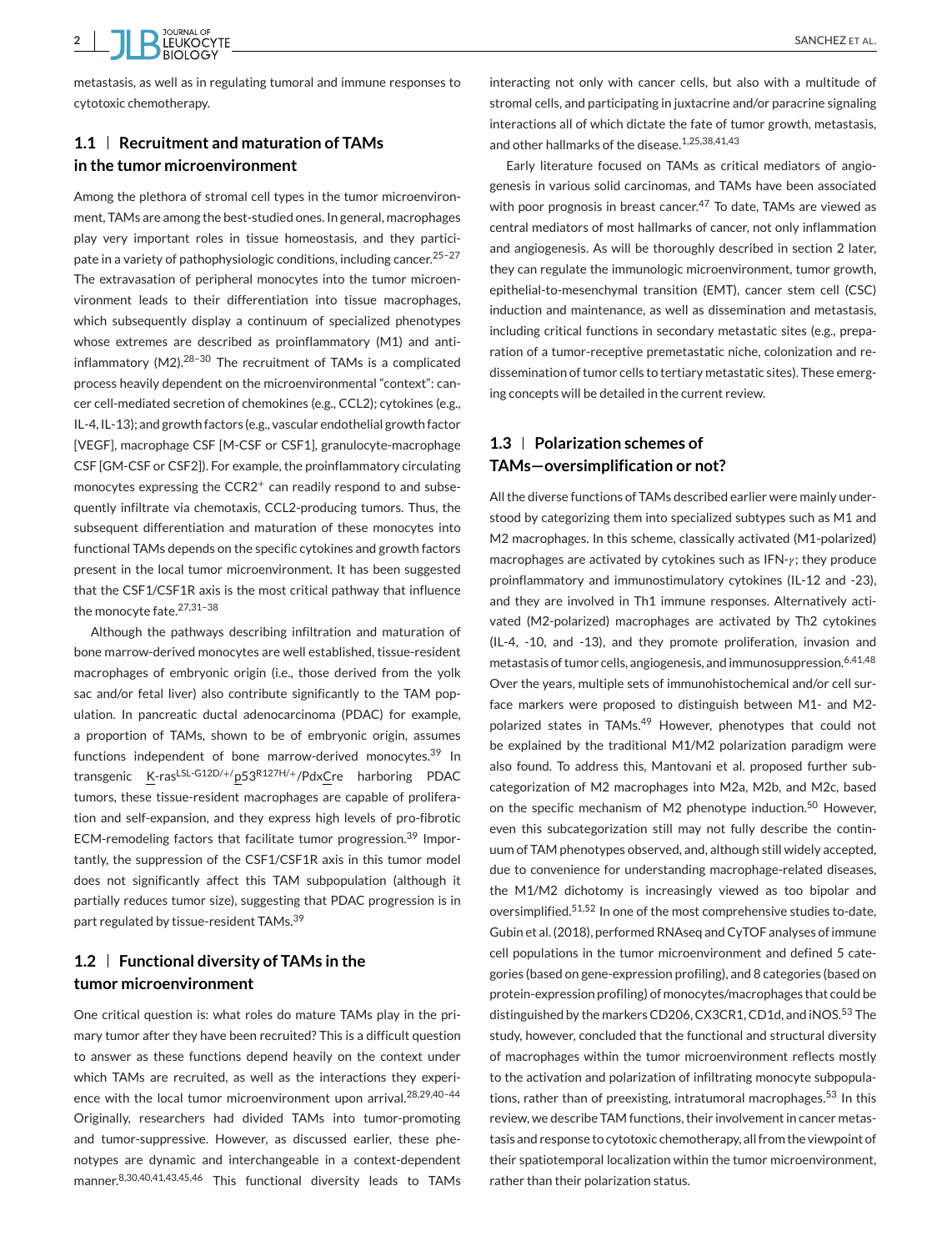# **2 TUMOR-ASSOCIATED MACROPHAGES IN CANCER METASTASIS**

TAMs secrete a variety of ECM components, proteolytic enzymes, and other ECM-remodeling factors that act to modulate the tumor microenvironment, regulate angiogenesis, and facilitate the metastatic cascade in a context-dependent manner.54–56 However, recent studies suggest that macrophages may not be simply "ECM-managers," but rather, active tumor cell partners involved in signaling networks which dictate cell fates during metastasis.37,43,57 In this chapter, we describe studies that highlight these emerging roles of TAMs.

## **2.1 TAMs as "ECM-managers" in the tumor microenvironment**

The activated stromal cells in many solid carcinomas, primarily CAFs and TAMs, can readily secrete extracellular matrix (ECM)-remodeling factors, extracellular proteases, and/or protease inhibitors, which may directly or indirectly organize: collagen composition and structure (including collagen crosslinking); bioavailability of ECM-bound growth and chemotactic factors; extracellular receptor profiles; as well as the general tissue elasticity,<sup>58-61</sup> all of which may provide efficient conduits to metastasizing tumor cells. The effects of extracellular proteolysis, and enzyme-dependent remodeling of ECM in particular, have been long recognized as key factors of cancer cell invasion, migration, and metastasis.54–56,62

There are several extracellular proteolytic systems that are relevant in the context of cancer progression, but the plasminogen activation (PA) system, the matrix metalloproteinases (MMPs), and the recently described kallikrein-related peptidases (KLKs) have been the most thoroughly investigated families.<sup>56,62-65</sup> Individual members of these families have been thoroughly investigated in a significant number of reports (please refer to Almholt and Johnsen, 2003<sup>66</sup> and references therein), and the overall conclusion is that proteolytic systems tend to localize in activated stromal cells, including TAMs.

However, emerging evidence demonstrates that whereas the expression of proteolytic components is primarily mediated by fibroblasts, macrophages, and endothelial cells, tumor cell-mediated proteolysis of ECM and basement membranes also occurs and plays a significant role in metastasis. It has been shown that TAM-tumor cell interactions can lead to the formation of invadopodia in tumor cells.67,68 Invadopodia are actin-forming, invasive cellular protrusions capable of degrading ECM through localized deposition of proteases, such as MT1-MMP, on their cell surface.<sup>69</sup> Indeed, in certain microanatomic contexts, such as during transendothelial migration of tumor cells, invadopodium-mediated ECM degradation by tumor cells (a phenotype elicited by TAMs), and not proteolysis by stromal cells, is critical for achieving this step of the dissemination pathway.<sup>67,68</sup>

# **2.2 The emerging roles of TAMs in CSC induction and maintenance**

TAMs, and their secreted products, are involved in the induction of EMT in many cancer settings.<sup>57,70-72</sup> EMT, originally described as a

crucial cell-biologic program in embryonic development, is frequently phenocopied by metastasizing cancer cells, and involves a considerable re-allocation of the gene- and protein-expression profile from epithelial-like into a mesenchymal-like pattern, which facilitates the invasive and migratory capacity of tumor cells.<sup>73-76</sup> EMT is almost exclusively regulated by contextual signals and cues originating in the local microenvironment, including those derived by TAMs, CAFs, and other stromal cells.73,75,76 Quite interestingly, it has been recently shown that distinct EMT programs, such as the one controlled by the EMT-transcriptional regulator SNAIL, may be associated with stem cell reprogramming. Moreover, EMT regulates CSC properties (e.g., tumorinitiating capability), which coincide with traditional stem cell-surface marker expression patterns (e.g., CD44HIGH/CD24LOW).77–81

The normal development of certain epithelia, such as the mammary gland, requires the presence of macrophages, which have been proposed to constitute part of the normal mammary stem cell niche.<sup>82</sup> More recent studies propose that TAMs may be involved in the induction and maintenance of the CSC niche, as well. For instance, it has been shown that if TAMs are co-injected with CD90<sup>HIGH</sup> CSCs, then the tumor-initiating activity and metastatic efficiency are significantly increased.<sup>83</sup> This suggests that macrophages can support or expand the CSC population, which was shown to result from a contactdependent induction of the stem cell supportive cytokines IL-6 and IL-8 in tumor cells, following macrophage-induced activation of Eph4A signaling in tumor cells.<sup>83</sup>

In a different model of breast cancer, TAMs were shown to be important for CSC maintenance via a contact-independent mechanism involving a paracrine EGFR/STAT3/Sox2 signaling pathway.<sup>84</sup> However, these studies do not indicate whether the macrophages drive expansion of the CSC population by promoting expansive self-renewal and/or enhancing survival of existing stem cells, or whether they might be re-inducing a stem cell phenotype in their more differentiated offspring. Thus, more work is necessary to fully understand the relationship between TAMs and CSCs.

# **2.3 The emerging roles of TAMs in cancer cell dissemination and intravasation**

Monocyte infiltration in tumors is mediated by paracrine loops involving chemotactic receptors, such as CCR2 (see section 1.2). However, distinct chemotactic pathways (CXCL12/CXCR4 and CSF1/CSF1R) are involved in the translocation of specific TAM populations to various compartments within the tumor mass, such as for example, toward or away from blood vessels.<sup>85</sup> Tumor cells and tumor-associated stromal cells, including CAFs, often up-regulate and release systemically the corresponding ligands for these chemotactic pathways, resulting in increased myeloid cell and monocyte chemotaxis.86–89 Once within the tumor microenvironment, TAMs can form heterotypic groupings with tumor cells and/or other stromal cells, and, through intricate juxtacrine and paracrine signaling networks/loops, can facilitate the metastatic process. Two examples of prominent heterotypic interactions among TAMs, tumor cells, and other stromal cells include: the assembly and function of a specialized cancer cell intravasation site called "tumor

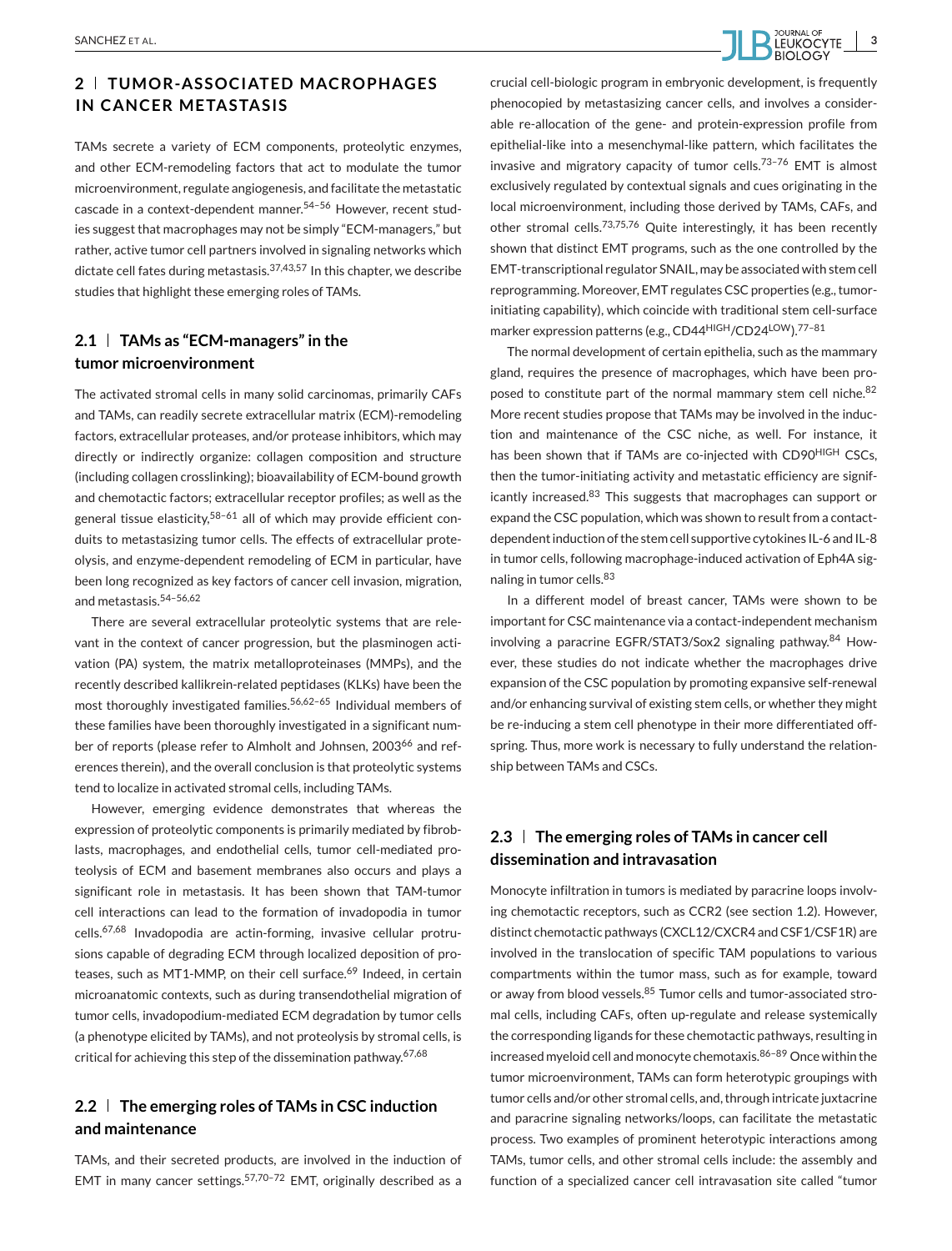**4** SANCHEZ ET AL. **SANCHEZ ET AL.** SANCHEZ ET AL.

microenvironment of metastasis" (TMEM) and cancer cell "streaming" migration toward TMEM sites as discussed next.

Previously, multiphoton intravital imaging of breast cancer in live mice has demonstrated that intravasation does not occur throughout the entirety of the cancer-associated endothelium, but instead is localized to specific microanatomical doorways (TMEM) composed of a tumor cell (expressing the actin-regulatory protein mammalian enabled [Mena]), a perivascular macrophage, and an underlying endothelial cell-all in direct physical contact with one another.<sup>90-92</sup> Given that TMEM is the only known site where cancer cell intravasation has been directly observed, it is not surprising that TMEM density in patient tumors, as measured by standardized IHC assays, serves as a clinically validated, independent prognostic indicator of metastatic recurrence.91,93,94 Kinetic, high-resolution vascular permeability studies have demonstrated that vascular permeability associated with tumor cell intravasation is always transient and strictly localized to TMEM sites. $92,95$  Further IHC/IF analyses on TMEM sites have indicated that each functional TMEM site is composed of a perivascular macrophage expressing high levels of TIE2, VEGFA, and mannose receptor  $(MRC1)<sup>92</sup>$  suggesting they could represent a distinct subpopulation of M2 or M2-like TAMs. TIE2HIGHVEGFAHIGHMRC1HIGH macrophages have been intensely studied $8,96-115$  as they can induce pro-angiogenic, pro-metastatic, immunosuppressive, and chemoresistant niches in a contextdependent manner. For example, using the well-described MMTV-PyMT mouse model of breast carcinoma, it was demonstrated that VEGFA secreted by the TIE2<sup>HIGH</sup> macrophage on TMEM sites disassembles the underlying vascular junction proteins, zonula occludens-1 (ZO1) and vascular-endothelial cadherin (VE-CAD), exposing a paracellular passage that metastasizing tumor cells use to escape into the circulation.<sup>92</sup> Thus, TIE2<sup>HIGH</sup>VEGFA<sup>HIGH</sup>MRC1<sup>HIGH</sup> macrophages are attractive pharmacologic targets for suppression of cancer progression.

The metastasizing tumor cells are highly migratory and highly invasive and are involved in paracrine/juxtacrine interactions with intratumoral TAMs, which are phenotypically divergent from the TIE2HIGH perivascular TAMs. Migratory tumor cells, along with their co-migrating TAMs, utilize one-dimensional highways composed of linearized collagen fibers that are directed toward the vasculature: a process known as multicellular "streaming" migration.<sup>38,116</sup> Typically, such streaming tumor cells have already undergone EMT and shifted their gene and protein-expression signature into that of a mesenchymal cell which facilitates their movement through the ECM.117–119 Moreover, these tumor cells have an alternatively spliced Mena isoform pattern, which includes a prominent shift from the "noninvasive" isoform, Mena11a, to the more "invasive" isoform, Mena<sup>INV</sup>: an expression pattern that has been described as Mena<sup>Calc</sup>.<sup>38,116-118,120-124</sup> Mena is an actin-binding protein expressed by most cell types exerting migratory or protrusive functions, and is involved in cofilin-stimulated actin polymerization, a key activity that determines chemotactic migration and invasion.<sup>38,116,122,125-127</sup> The Mena11a<sup>LOW</sup>Mena<sup>INV-HIGH</sup> isoform splicing pattern is particularly critical in streaming tumor cells, because Mena<sup>INV</sup> increases receptor sensitivity to chemotactic signals (e.g., EGF, HGF, and insulin growth factor-1 [IGF1]) secreted by stromal

cells, including the partnering TAMs.38,118,119,122,126,128–131 Moreover, Mena<sup>INV</sup> is critical for the formation and function of highly specialized, matrix-degrading cellular protrusions known as invadopodia that have been shown to orchestrate transendothelial migration and metastatic dissemination.<sup>69,132,133</sup> In this context, Mena<sup>INV</sup> plays a major role in promoting cortactin phosphorylation, and thus invadopodium maturation, by inhibiting a critical phosphatase, protein tyrosine phosphatase-1B (PTP1B).<sup>132</sup>

Co-migrating TAMs are critical to the process of cancer cell streaming, because these TAMs induce and maintain most (if not all) phenotypic characteristics of tumor cells leading up to migration, invasion, and interactions with the TMEM site. First, a juxtacrine pathway between TAMs and tumor cells is important for the induction and maintenance of Mena<sup>INV</sup> expression in the tumor cells. In particular, TAM-mediated Notch1 signaling results in a prominent up-regulation of Mena<sup>INV</sup> expression in the streaming tumor cells, both in vitro and in vivo, and the pharmacologic inhibition of the Notch pathway or suppression of direct cell-to-cell contact significantly reduces Mena<sup>INV</sup> expression in tumor cells.<sup>133,134</sup> Second, a paracrine pathway between TAMs and tumor cells assists in directional streaming toward the blood vessel. In particular, in vitro and in vivo evidence has demonstrated that streaming migration occurs in response to a well-described EGF/CSF1 paracrine loop. In this paracrine signaling loop, the tumor cells express EGFR and secrete CSF1, whereas TAMs express CSF1R and secrete EGF. Superimposed to the EGF/CSF1 relay chemotaxis is an endothelium-generated hepatocyte growth factor (HGF) gradient, which attracts cancer cell-macrophage streaming pairs toward blood vessels, where they intravasate at TMEM.131,135,136

From the earlier descriptions, it is evident that TAMs accompanying tumor cells during multicellular streaming migration are not identical to the TIE2HIGHVEGFAHIGHMRC1HIGH TAMs observed in perivascular areas or TMEM sites, $85$  and that both types of TAMs respond to different sets of cytokines/chemokines, display different phenotypes, and individually serve distinct functions during cancer cell metastasis. However, experiments conducted in transgenic animal models in which macrophages were systemically depleted (e.g., FASinduced apoptosis [MAFIA] mouse model), clearly indicate that TAMs are critical modulators of cancer cell dissemination and metastasis.<sup>92</sup> As such, the pharmacologic targeting of critical pathways involved in any of the steps described earlier, should result in suppressing metastasis. For example, a conditional VEGFA-KO mouse model of breast carcinoma in which VEGFA expression was specifically deleted in the monocyte/macrophage lineage, results in breast tumors with unaffected TMEM assembly, but impaired VEGF-dependent vascular wall disruption and cancer cell dissemination. These observations suggest that specific inhibitors targeting TIE2<sup>HIGH</sup> macrophages, such as rebastinib,<sup>114</sup> could be potentially used along with chemotherapy to suppress metastatic dissemination and growth, respectively.110,114,137

# **2.4 The emerging roles of TAMs in local immunosuppression**

It has been long known that tumor-promoting TAMs also promote an immunosuppressive tumor microenvironment. Certain notable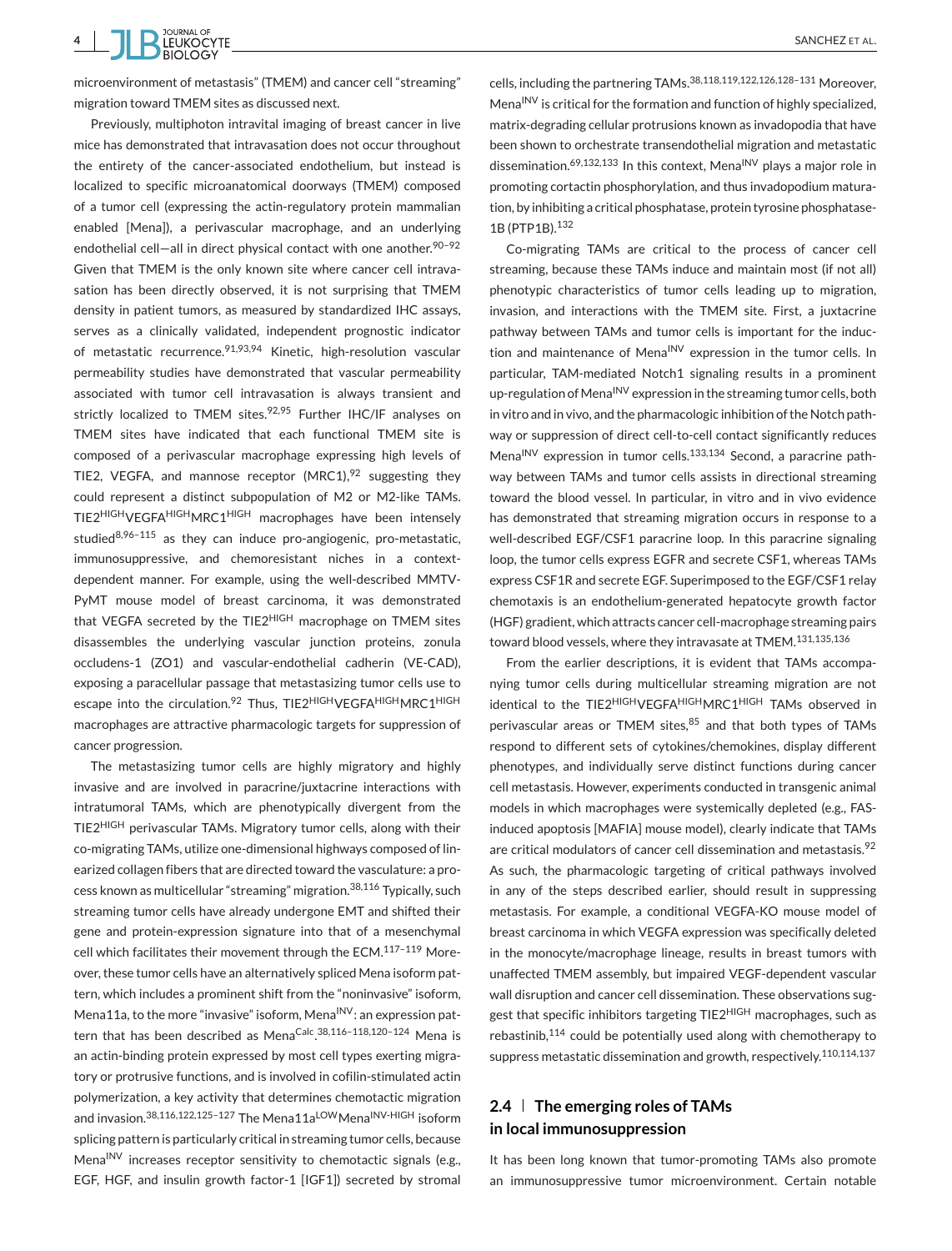

mechanisms include the secretion of immunosuppressive cytokines such as IL-10 and TGF- $\beta$  to suppress cytotoxic T-cell mediated antitumor immunity and dendritic cell (DC) maturation.30,138–140 Interestingly, the production of IL-10 can also induce the expression of the co-stimulatory molecule PD-L1 in monocytes.<sup>141</sup> It has also been shown that TAMs found in hypoxic regions express PD-L1 in an HIF1a-dependent manner.<sup>142</sup> PD-L1, expressed by immunosuppressive macrophages under these circumstances, is a specific ligand for the inhibitory receptor programmed cell death protein 1 (PD1), which suppresses T-cell cytotoxic functions.<sup>141</sup> Other cytokines released by TAMs, such as CCL17, -18, and -22 may function as chemotactic factors, whereas additional mediators, such as  $PGE_2$  and indolamine 2,3dioxygenase, play important roles in the induction of T-regulatory cells (Tregs), which, in turn, suppress T-cell responses.13,138,143

Interestingly, it has been shown that macrophage elimination or repolarization strategies can also restore antitumor immunity, in particular  $CD8<sup>+</sup>$  T-cells, and improve cancer immunotherapy.<sup>144</sup> For instance, Tan et al. (2018) showed that leucine-rich repeat-containing G protein-coupled receptor 4 (LGR4) and ligand R-spondin 1–4 (RSPO) interactions can induce a tumor-promoting phenotype in TAMs, characterized by suppression of CD8<sup>+</sup> T-cell activity, and resistance to immune checkpoint inhibitors in lung cancer and melanoma.<sup>145</sup> Indeed, specific inhibition of the LGR4/RSPO pathway resulted in TAM reprogramming, enhanced CD8<sup>+</sup> T-cell activity, and restored the sensitivity of the tumors to the immune checkpoint inhibitors.<sup>145</sup> In another approach, Guerriero et al. (2017) used a selective class IIa histone deacetylase (HDAC) inhibitor, TMP195, capable of modulating monocyte responses to CSF1-CSF2, and observed TAM repolarization in vivo, consistent with enhanced antitumor immunity and reduced tumor burden.<sup>146</sup> More importantly, the combination of this TAM repolarization strategy with immunotherapy produced an even more dramatic reduction of tumor burden and therapeutic efficacy.<sup>146</sup>

Because TAMs pair up with tumor cells while streaming to TMEM sites (as described in section 2.3), such TAM-dependent immunosuppressive mechanisms may provide localized immunosubversion along the metastatic pathway, allowing the metastasizing tumor cells to avoid immunologic destruction while disseminating. Interestingly, however, TAMs have also been shown to suppress CD8+ T-cell activity via production of reactive oxygen species in metastatic sites.<sup>147</sup> This suggests that TAM-dependent immunosuppression is an essential program that accompanies tumor cells through the metastatic process, and dealing with it will be paramount for the efficacy of antitumor therapies and immunotherapies.

## **2.5 The emerging roles of TAMs in the formation of the premetastatic niche**

Accumulating evidence demonstrates that TAMs also play (through a complicated interplay with other immune cells) important roles in forming premetastatic niches in the organs to which tumor cells eventually metastasize. For instance, TAM-secreted  $TNF-\alpha$ , VEGF, and TGF- $\beta$  originating in the primary tumor, are believed to be transported through the bloodstream to distant organs where they induce naïve, tissue-resident macrophages to produce S100A8 and serum

amyloid A3, which in turn recruit macrophages and tumor cells to the secondary sites and promote the formation of metastatic foci.<sup>148</sup> In yet another example, CCR2<sup>+</sup> TAMs are recruited in the premetastatic niche via CCL2, where they subsequently secrete CCL3 to increase their retention in the metastatic foci and to prolong tumor cell-TAM interactions, leading to metastatic colonization.<sup>32</sup> It was later demonstrated that circulating monocytes that migrate to the metastatic site first differentiate into CD11bhighLy6Chigh metastasis-associated macrophage precursor cells (MAMPCs) (which confer an immunosuppressive microenvironment), and later differentiate into mature metastasis-associated macrophages (MAMs) capable of promoting the remaining hallmarks of metastasis, including colonization.<sup>147</sup> It is therefore clear that macrophages in the premetastatic niche can also undergo certain transitions, dynamically in time and space, to facilitate tumor metastasis.

In a final example showing the importance of TAM-mediated immunosuppression in the premetastatic niche, CXCR2<sup>+</sup> myeloidderived suppressor cells (MDSCs) are recruited to the premetastatic niches as a result of TAM- and tumor cell-secreted CXCL1, -2, and -5 in the primary tumor site. $149-151$  Once CXCR2+ MDSCs are recruited, they can further attract monocytes/macrophages and other hematopoietic cells, and together form an immunosuppressive microenvironment susceptible to tumor seeding and growth.<sup>152</sup> Overall, TAMs play critical roles in the formation of a tumorreceptive, immunosuppressive microenvironment in metastatic sites through complex interactions with tissue-resident or newly recruited stromal cells.

# **3 TUMOR-ASSOCIATED MACROPHAGES IN RESPONSE TO CHEMOTHERAPY**

It has been long known that cytotoxic chemotherapies induce extensive tissue damage, accompanied by hypoxia, apoptosis, and necrosis, in the primary tumor microenvironment, and most likely in the microenvironment of the metastatic tumor sites. Chemotherapyinduced tissue damage results in a systemic release of cytokines and chemokines that triggers a wound healing response, characterized by mobilization of endothelial, monocyte, and other bone marrow progenitor cells into the primary tumor. TIE2<sup>HIGH</sup> monocyte and endothelial progenitors attracted in this manner can stimulate angiogenesis and a drug-resistant tumor microenvironment, refractory to subsequent treatment with chemotherapy, and as such, significantly facilitate local tumor relapse.<sup>104,109</sup> We<sup>87,153</sup> and others<sup>154</sup> have recently described previously unrecognized responses of TIE2HIGH TAMs to chemotherapy, resulting in the de novo induction of a metastasis-favorable tumor microenvironment. Because these newly reported mechanisms neither describe TAM-mediated tumor cell survival nor TAM-assisted evasion of apoptosis, they could not be classified within the traditional concepts of chemoresistance (environmentmediated drug resistance [EMDR]), and as such, were assigned the term "chemotherapy-induced metastasis" or "chemotherapyexacerbated metastasis."87,153,154 In this section, we focus on these two paradigms, "chemoresistance" and "chemotherapy-induced metas-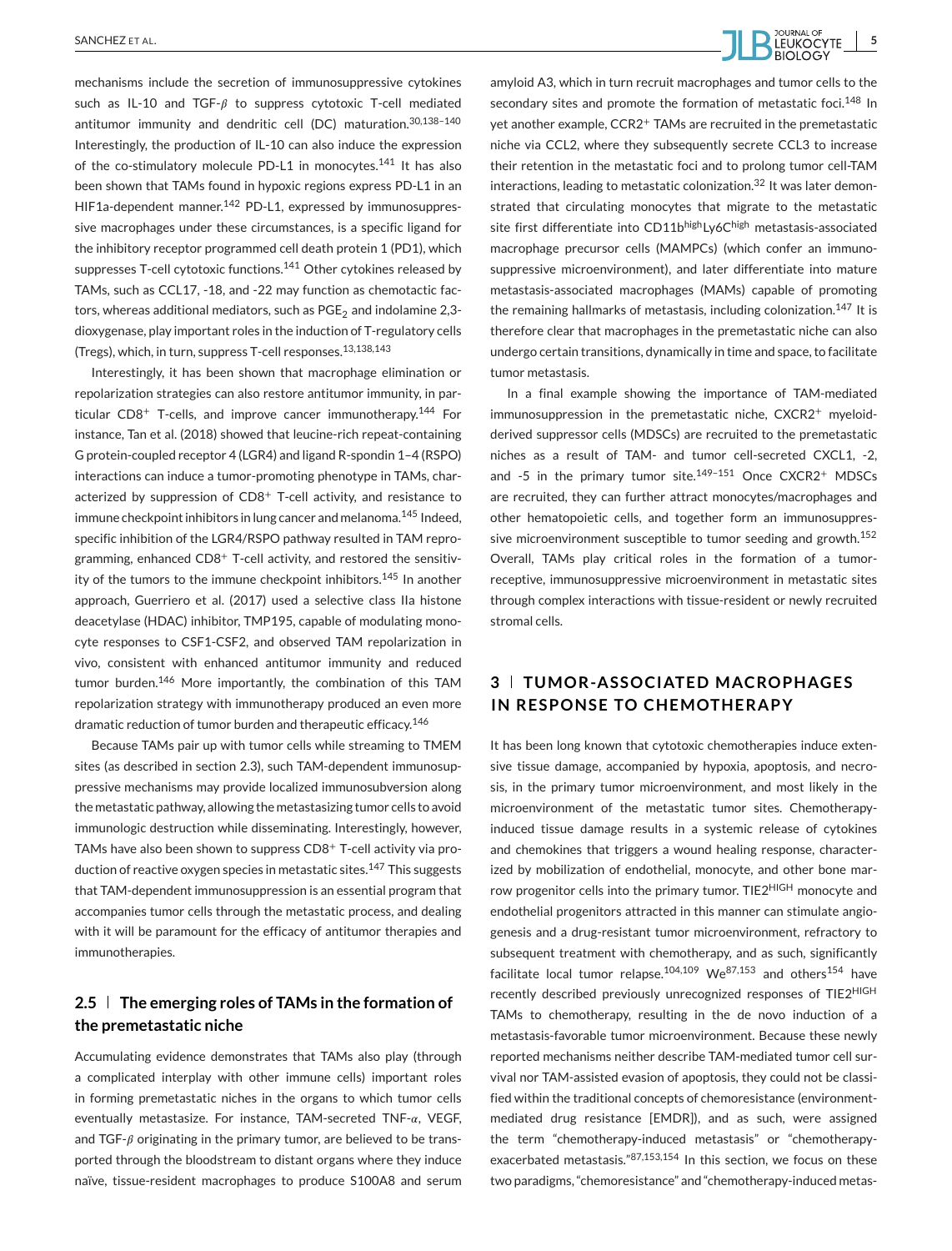

tasis," which are two diverse, and yet equally concerning side effects of chemotherapy.

# **3.1 Emerging roles of TAMs in environment-mediated drug resistance (EMDR)**

Over the past decades, it has been recognized that the mechanisms of resistance to therapies can be mediated not only by genetic events such as acquired mutations and selection of therapy-resistant tumor clones but also by the tumor microenvironment, which allows tumor cells to escape from the toxicity of chemotherapy, survive, and transiently become resistant:<sup>155,156</sup> a process known as  $EMDR$ <sup>157</sup> As such, EMDR is a form of de novo drug resistance induced by complex interactions between tumor cells and a variety of cell types within the tumor microenvironment (e.g., CAFs, mesenchymal stem cells, adipocytes, endothelial cells, TAMs, DCs, etc.). An increasing body of work demonstrates that TAMs can induce EMDR in a contextdependent manner.158–160 Foremost, TAM depletion by anti-CSF1 antibodies can enhance the antitumor activity of chemotherapeutic agents, such as taxol, etoposide, and doxorubicin in breast cancer xenografts.<sup>161</sup> In addition, CSF1 elimination can enhance the effectiveness of paclitaxel in MMTV-PyMT mammary tumors.<sup>162</sup> Along the same lines, live imaging has demonstrated that the activity of doxorubicin is improved in mice lacking CCR2<sup>+</sup> TAMs.<sup>163</sup>

In general, TAMs can limit the efficacy of chemotherapy either directly; by adhesion-dependent mechanisms that involve direct contact between macrophages and tumor cells (juxtacrine mechanisms) or adhesion-independent mechanisms through the secretion of soluble products (paracrine mechanism); or indirectly by modulating the immune system.

## **3.1.1 Juxtacrine mechanisms of macrophage-mediated chemoresistance**

TAMs can interact directly with tumor cells and induce chemoresistance. For instance, Zeng et al. described that the cell-cell contact between TAMs and human myeloma cells via P-selectin glycoprotein ligand-1 (PSGL1) and ICAM1 conferred chemoresistance and protected tumor cells from melphalan- and dexamethasone-induced apoptosis.164,165 The interaction of these adhesion molecules induced the activation of pro-survival ERK1/2 and c-myc signaling pathways in tumor cells and suppressed the activation of apoptosis-related caspases that are typically induced by chemotherapy. Accordingly, pharmacologic blockade or genetic knockdown of PSGL1 or ICAM1 in myeloma cells could restore sensitivity to chemotherapy both in vitro and in vivo.164,165

## **3.1.2 Paracrine mechanisms of macrophage-mediated chemoresistance**

There is abundant evidence that TAMs induce chemoresistance by releasing soluble products (i.e., through paracrine mechanisms). Yin et al. demonstrated that TAMs induce human and murine colorectal cancer cell resistance to several chemotherapeutic agents, such as 5-fluorouracil and oxaliplatin, and reduce drug-induced apoptosis by secreting IL-6 and activating signal transducer and activator of transcription 3 (STAT3)/miR204-5p pathway in tumor cells.<sup>166</sup> In addition, another study described that TAM-derived IL-10 protects human breast tumor cells from toxic effects of paclitaxel in a STAT3 dependent manner. In turn, the activation of STAT3 induces the up-regulation of Bcl2, a survival factor, mediating chemoresistance. This protective effect of IL-10 is abrogated in the presence of a neutralizing antibody, and consecutively restores the sensitivity of tumor cells to chemotherapy.<sup>167</sup>

A growing body of evidence demonstrates that STAT3 plays a central role in the crosstalk between TAMs and tumor cells,<sup>168</sup> and promotes the acquisition of chemoresistance.<sup>169-171</sup> For instance. coculture experiments demonstrated that TAMs enhance murine myeloma 5T33MM cell survival and chemoresistance to melphalan and bortezomib by activating STAT3 pathway in tumor cells and inhibiting caspase-3 cleavage. Indeed, a JAK2/STAT3 inhibitor, AZD1480, abrogates TAM-mediated chemoresistance in vitro and in vivo.<sup>172</sup> Interestingly, TAMs may induce chemoresistance via STAT3 to CSCs as well. For example, TAM depletion by either neutralizing CSF1R or inhibiting CCR2 improves chemotherapeutic response by decreasing the STAT3 activation in pancreatic CSCs.<sup>173</sup> In this regard, another study has shown that a TAM-derived factor, known as milk fat globuleepidermal growth factor VIII (MFG-E8), promotes chemoresistance to carboplatin via STAT3 and Hedgehog pathways activation in lung and colon CSCs.<sup>174</sup>

In addition, it has been reported that TAM-secreted cysteine cathepsins are major modulators of therapeutic response. Coculture experiments have shown that TAM-derived cathepsins B and S protect breast cancer cells from cytotoxic effects of chemotherapeutic drugs, including taxol, etoposide, and doxorubicin. This effect is reversed by a pan-cathepsin inhibitor and improves the response of MMTV-PyMT tumors to paclitaxel.<sup>175</sup>

Whereas much of the focus of the field has been on the secretion of soluble factors, there has been recent evidence that the secretion of exosomes could be another mechanism used by TAMs to induce therapeutic resistance in tumor cells. For instance, exosomal miR-21 secreted by TAMs confers cisplatin resistance in gastric cancer cells by enhancing the activation of PI3K/AKT signaling pathway.<sup>176</sup> Similarly, another study has shown that the exosomal miR-155 transferred by TAMs to neuroblastoma tumor cells induces resistance to cisplatin by directly down-regulating TERF1, a component of the shelterin complex and inhibitor of telomerase.<sup>177</sup>

## **3.1.3 Macrophage-mediated chemoresistance through the immune microenvironment**

Consistent with the immunosuppressive roles of TAMs described earlier, an increasing amount of data suggests that TAMs could also mediate chemoresistance by suppressing the cytotoxic activity of T-cells in tumors. For instance, DeNardo et al. reported that TAM infiltration in breast tumors treated with paclitaxel limits the infiltration of CD8<sup>+</sup> cytotoxic T cells and reduces their antitumor activity. Depletion of TAMs by a CSF1R antagonist in combination with chemotherapy, improves survival of CD8<sup>+</sup> cytotoxic T-cells, and consequently the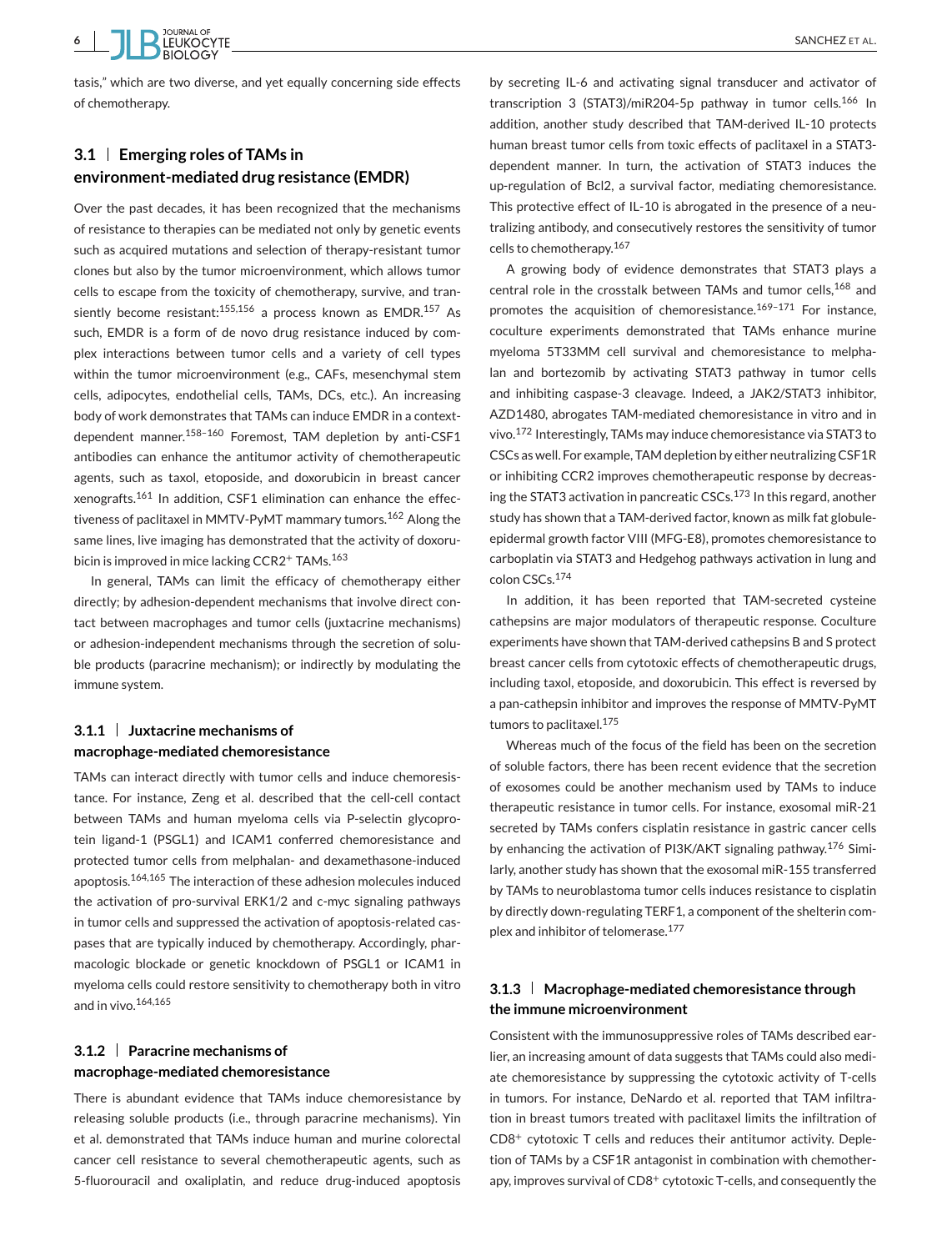

response to chemotherapy.<sup>162</sup> Another study in MMTV-PyMT mice showed that TAM-derived IL-10 suppresses IL-12 secreted by DCs, thus reducing cytotoxic CD8<sup>+</sup> T cell activation in response to paclitaxel and carboplatin. Thus, specific neutralization of IL-10 improves tumor response to chemotherapy.<sup>178</sup>

#### **3.2 TAMs in chemotherapy-induced metastasis**

The role of TAMs in chemotherapy-induced metastasis has become of special interest over the past several years, as emerging literature suggests that TAMs (and in general bone marrow-derived cells [BMDCs]) play a crucial role in the development of pro-metastatic features within the primary tumor microenvironment.<sup>153</sup> The increase of TAMs following chemotherapy is mostly the result of monocyte recruitment from peripheral circulation, and, to a lesser extent, proliferation of tissue-resident macrophages.87,104,109,159,179 An increased expression of chemotactic agents known to recruit macrophages, including CSF1, CXCL12, and CCL2, are often up-regulated in tumor cells and tumor-associated stromal cells in response to cytotoxic chemotherapy.109,162,180,181 It has also been established that hypoxia induces expression of several chemotactic factors, attracting a variety of BMDCs including monocytes, which differentiate into TAMs expressing the tyrosine kinase receptor TIE2.<sup>179</sup> TIE2<sup>+</sup> TAMs are closely associated with tumor vasculature and support angiogenesis in an angiopoietin-2- (ANG2)-dependent manner.97-99,102,104,111 In this section, we focus on two microenvironmental modifications related to the increased metastatic potential of solid tumors following chemotherapy: neoangiogenesis and TMEM assembly, both of which are mediated by specialized TAM subpopulations.

#### **3.2.1 Chemotherapy-induced angiogenesis**

Although stromal cells other than TAMs have also been implicated in the regulation of angiogenesis and neovascularization (refer to Bussard et al., 2016 and references therein<sup>182</sup>], TAMs are considered pivotal mediators of angiogenesis, and therefore targeted anti-angiogenic therapies are constantly proposed in this context.<sup>104,108,183</sup> Genetic analysis has unraveled that TAMs secrete critical pro-angiogenic molecules such as VEGF, TNF- $\alpha$ , IL-1 $\beta$ , IL-8, PDGF, and bFGF, among others.<sup>31</sup> TAMs are known to secrete pro-angiogenic molecules under stressful microenvironments that are often seen following chemotherapy (i.e., hypoxia, low glucose levels, high lactate levels).<sup>184</sup> Increased TAM influxes, as observed during chemotherapy treatment, exert significant pro-angiogenic pressure on existing endothelia. Indeed, under the control of the CXCL12/CXCR4 signaling pathway, TAMs newly recruited into neoplastic tissues have been shown to transition into perivascular TAMs that express TIE2 and VEGFA.<sup>85</sup> The pharmacologic suppression of CXCR4 causes a reduction in the number of perivascular TIE2<sup>+</sup> TAMs, and therefore, a reduction in tumor revascularization and recurrence following treatment with chemotherapy.<sup>109</sup> Whether tumor angiogenesis is directly associated with increased metastatic risk is a subject of great debate, although it is generally accepted that tumor endothelial cells (TECs) contribute to critical steps of the metastatic cascade.185,186 The association of angiogenesis with tumor

metastasis seems to be due to interaction of TECs with TIE2<sup>+</sup> TAMs accumulated after chemotherapy at perivascular sites, which increases TMEM assembly and function.<sup>137</sup>

Although the current review focuses on chemotherapy, it should also be noted that a growing number of studies reported that TAMs limit the efficacy of anti-angiogenic therapies, mostly because TAMs shift the "angiogenic switch" toward the pro-angiogenic side.<sup>187-189</sup> For instance, Welford and colleagues have shown that hypoxia induced by combretastatin-A4-phosphate (CA4P), a vascular-disrupting agent, was associated with elevated levels of CXCL12 and increased TIE2<sup>+</sup> macrophage infiltration in mammary tumor models.<sup>103</sup> The blockade of TIE2<sup>+</sup> macrophage recruitment, either pharmacologically by a CXCR4 antagonist or genetically, enhances CA4P efficacy in subcutaneous mammary carcinomas.<sup>103</sup> Similarly, Sorafenib, a VEGFR2/Raf kinase inhibitor, increases CXCL12 levels and TAM infiltration in hepatocellular carcinoma xenografts, which in turn, triggers tumor angiogenesis.<sup>190</sup> Quite expectedly, the depletion of TAMs by clodronate, or with a specific CSF1R inhibitor, eliminates the tumor's resistance to Sorafenib and supports an anti-angiogenic microenvironment.35,190

Overall, these observations suggest that chemotherapy treatment leads to the rapid accumulation of proangiogenic TAMs in the tumor microenvironment, which, in turn, shifts the "angiogenic switch" toward a pro-angiogenic environment supporting cancer metastasis, and at the same time offsets the functions of anti-angiogenic drugs.

## **3.2.2 Chemotherapy-induced dissemination/intravasation**

As already discussed in section 2.4, specialized subtypes of TAMs have been linked to critical signaling events in the individual steps of the metastatic cascade. For instance, the EGF-secreting, inflammatory TAMs can induce Mena<sup>INV</sup> expression in tumor cells during the process of streaming and make such cells highly capable of invasion, directed migration toward the perivascular areas,<sup>133,134</sup> and transendothelial migration.<sup>133</sup> Once the tumor cells reach these perivascular areas, a different TAM subtype, the pro-angiogenic MRC1+TIE2+VEGFA<sup>+</sup> macrophage, participates in a complex signaling cascade leading to both the assembly of new TMEM sites and TMEM-mediated vascular permeability, thus assisting in tumor cell intravasation.<sup>92</sup> In spontaneously developing tumors, hematogenous dissemination is continuous and the dynamic interactions of these TAM subtypes with tumor cells and the tumor microenvironment dictate the degree of dissemination.90,122,153

Interestingly, we, and others,  $86,114,137$  have reported that the total macrophage count in tumors remains unaltered in certain cancers treated by chemotherapy, although macrophage re-polarization and dynamic shifts between different TAM subpopulations are quite discernible in these contexts. Although the observed change between subpopulations varies in degree (most likely due to the differing technologies employed, or due to tumor heterogeneity in each animal model), all these reports agree and converge on the conclusion that pro-metastatic TAMs typically increase upon chemotherapy.  $86,111,114,137$  For instance, the infiltration of TIE2<sup>+</sup>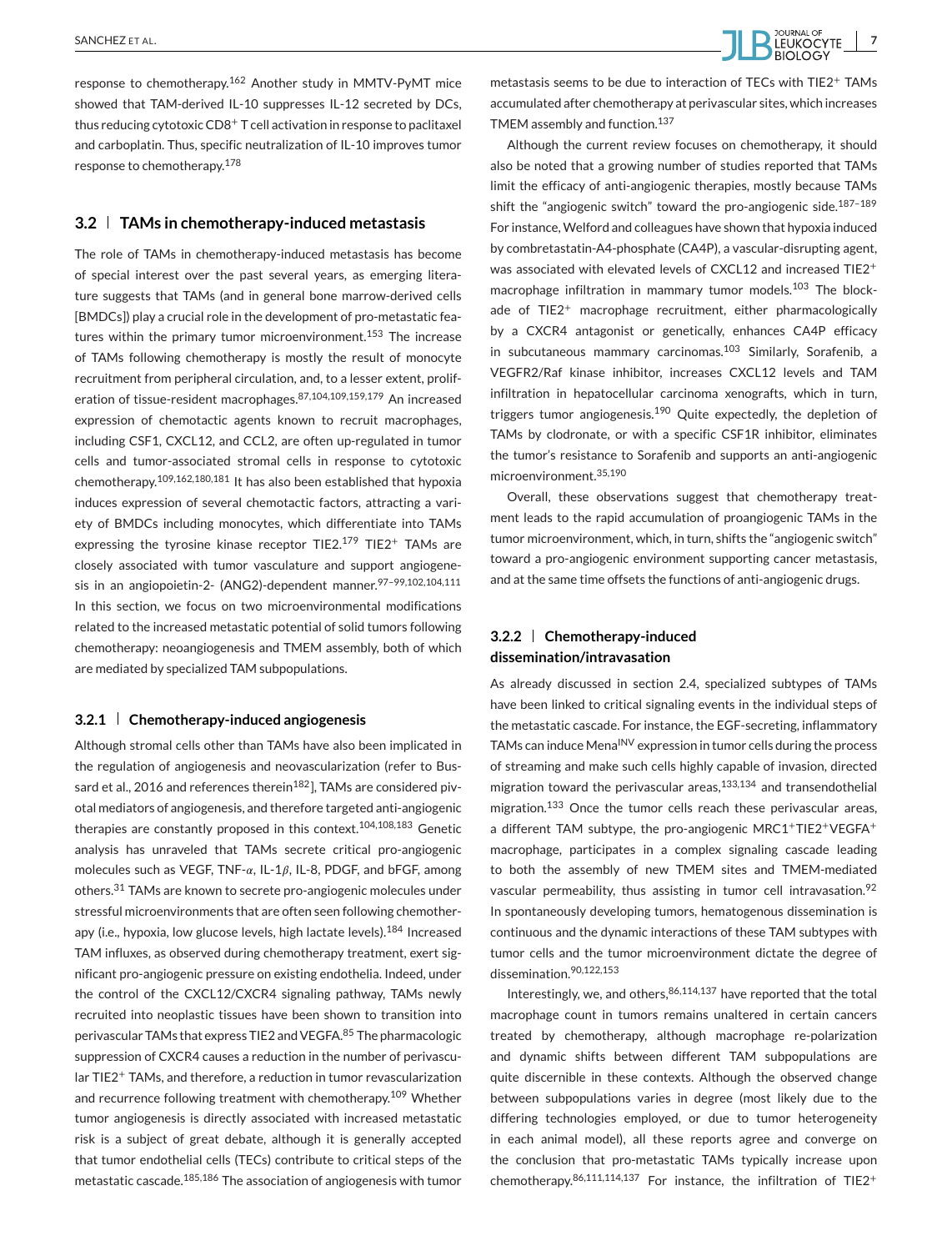

monocyte and endothelial progenitors from the bone marrow following treatment with taxanes is extremely well documented.<sup>191-193</sup> These monocyte progenitors differentiate into TIE2<sup>+</sup> TAMs and mediate a well-described wound repair response against the cytotoxic stress/damage of chemotherapy, especially when given in the neoadjuvant setting.137,154,192,193 In addition, it has been demonstrated that chemotherapy-induced hypoxia triggers proliferation of tissue-resident TIE2<sup>+</sup> TAMs, making this subpopulation a prominent component of TAMs in the primary tumor site.108,179 Indeed, mice developing spontaneous MMTV-PyMT tumors, as well as breast cancer patient-derived xenografts (PDXs), respond with a dramatic increase of TIE2+VEGFA<sup>+</sup> TAMs and TMEM assembly following treatment with paclitaxel, doxorubicin, and/or cyclophosphamide.<sup>137</sup> Moreover, multiphoton intravital imaging in live mice receiving paclitaxel demonstrated that such TMEM sites are functional, thus increasing the metastatic potential of tumors.<sup>137</sup> This de novo assembly of TMEM sites has been observed by a number of research groups studying pro-metastatic effects of neoadjuvant chemotherapy.137,154

In addition, treatment with chemotherapy may not only create a metastasis-favorable, perivascular tumor microenvironment, as described earlier, but could also directly affect the phenotypic characteristics and behavior of the metastasizing cancer cells. Indeed, in preclinical models of breast cancer, as well as in residual disease of breast cancer patients after completing neoadjuvant chemotherapy, it has been shown that the contact of tumor cells with TAMs, an event likely occurring near (or at) TMEM sites (as already described), can significantly increase Mena<sup>INV</sup> expression.<sup>134,137</sup> In addition, there is evidence that Mena<sup>INV</sup> confers to tumor cells taxane chemoresistance by altering the ratio of dynamic and stable microtubules in paclitaxeltreated cells.<sup>194</sup> Therefore, survival and selection, and de novo upregulation, may all contribute to chemotherapy-related increases in expression of the highly invasive Mena<sup>INV-HI</sup> cancer cell subpopulation, capable of TMEM-dependent dissemination and metastasis.

Chemotherapy-induced metastasis is an emerging concept in the treatment of cancer, and a previously under-recognized effect of chemotherapy. It should be emphasized here that the molecular mechanisms behind the pro-metastatic phenotypes induced by chemotherapy represent an exacerbation of metastatic pathways already well established in the field of cancer biology, triggered as a stress response to the cytotoxic effects of chemotherapy.87,153 Importantly, the dynamic shifts in, and the active recruitment of, specialized TAM subpopulations after chemotherapy, is paramount in the orchestration of these pro-metastatic phenotypes. As such, future therapies should focus on targeting TAMs (or an aspect of their biology), to suppress chemotherapy-induced metastasis. For example, rebastinib, a well characterized and selective TIE2 inhibitor, has been shown to efficiently suppress TMEM function and TMEMdependent cancer cell dissemination in breast cancer.<sup>114</sup> Moreover, the co-administration of rebastinib, along with taxane-based chemotherapy, efficiently abrogates the pro-metastatic potential of chemotherapy<sup>137</sup> and increases metastasis-free survival, when compared to chemotherapy-treated alone, in preclinical mouse models of breast cancer.<sup>114</sup>

### **4 CONCLUSIONS**

The complex and diverse roles of the immune system, and especially macrophages, in promoting angiogenesis, intravasation, dissemination, and survival at primary and metastatic tumor sites has only recently begun to emerge. TAMs are now recognized as not only simply matrix-remodeling cells involved in cancer-related inflammation, but also multifaceted interlocutors, capable of creating complex signaling networks and loops that regulate the fate of almost all hallmarks of the metastatic cascade at the microanatomic level. Foremost, this review has discussed that TAMs represent a type of innate immune cell with remarkable phenotypic plasticity within the tumor microenvironment. In particular, TAMs can be polarized in elaborate ways into different subpopulations that specialize in resolving specific barriers and obstacles that tumor cells meet while in the process of the metastatic dissemination.

From this perspective, we may envision TAMs as "multitasking" tumor cell partners, facilitating key steps of the metastatic cascade (Fig. 1). One subpopulation of TAMs, for example, operates away from vessels, in the primary tumor microenvironment, and can simultaneously: (i) induce the overexpression of Mena<sup>INV</sup> in tumor cells through Notch signaling, making these tumor cells highly migratory, highly invasive and direction sensing; (ii) guide Mena<sup>INV</sup>-expressing tumor cells toward the underlying blood vessels through a paracrine signaling loop involving chemotactic cytokines; (iii) remodel (through the secretion of proteolytic enzymes) the ECM, while simultaneously leading Mena<sup>INV</sup>expressing tumor cells toward vessels; and (iv) create an immunosuppressive local microenvironment that constantly shields the disseminating cancer cells from immunologic destruction. In the meantime, a second subpopulation of TAMs (TIE2<sup>+</sup>) operates in the perivascular niche, to: (i) provide appropriate signals that promote tumor angiogenesis; (ii) orchestrate the assembly of intravasation sites called TMEM; and (iii) regulate TMEM function to disrupt the endothelial cell barrier for subsequent transendothelial migration of Mena<sup>INV</sup>expressing tumor cells. Finally, a third TAM subpopulation acts on the distant metastatic site independently to: (i) prepare a tumor-receptive premetastatic niche and (ii) facilitate the survival and colonization of the newly arrived tumor cells. Therefore, it is not surprising that tumor cells have opted for a strategic alliance with TAMs to overcome obstacles that would otherwise make metastasis an "impossible" rather than an "inefficient" process, as currently thought.195,196

In this context, we discussed the literature demonstrating that monocytes which infiltrate tumors can potentially become streaming macrophages, and eventually perivascular macrophages, following a unidirectional transition driven by blood vessel-derived chemotactic gradients.<sup>85</sup> Although this is direct evidence of phenotypic plasticity in these TAMs, one could argue it is indirect evidence of lineage plasticity, as well. For example, gene expression analyses of TAM polarization markers have suggested that perivascular macrophages are mostly shifted toward an M2 phenotype, expressing the tyrosine kinase receptor TIE2 and MRC1,<sup>92,109</sup> which are prominent hallmarks of M2 polarization.28,30,41,51,52 Streaming macrophages on the other side do not express these markers, and yet, they can potentially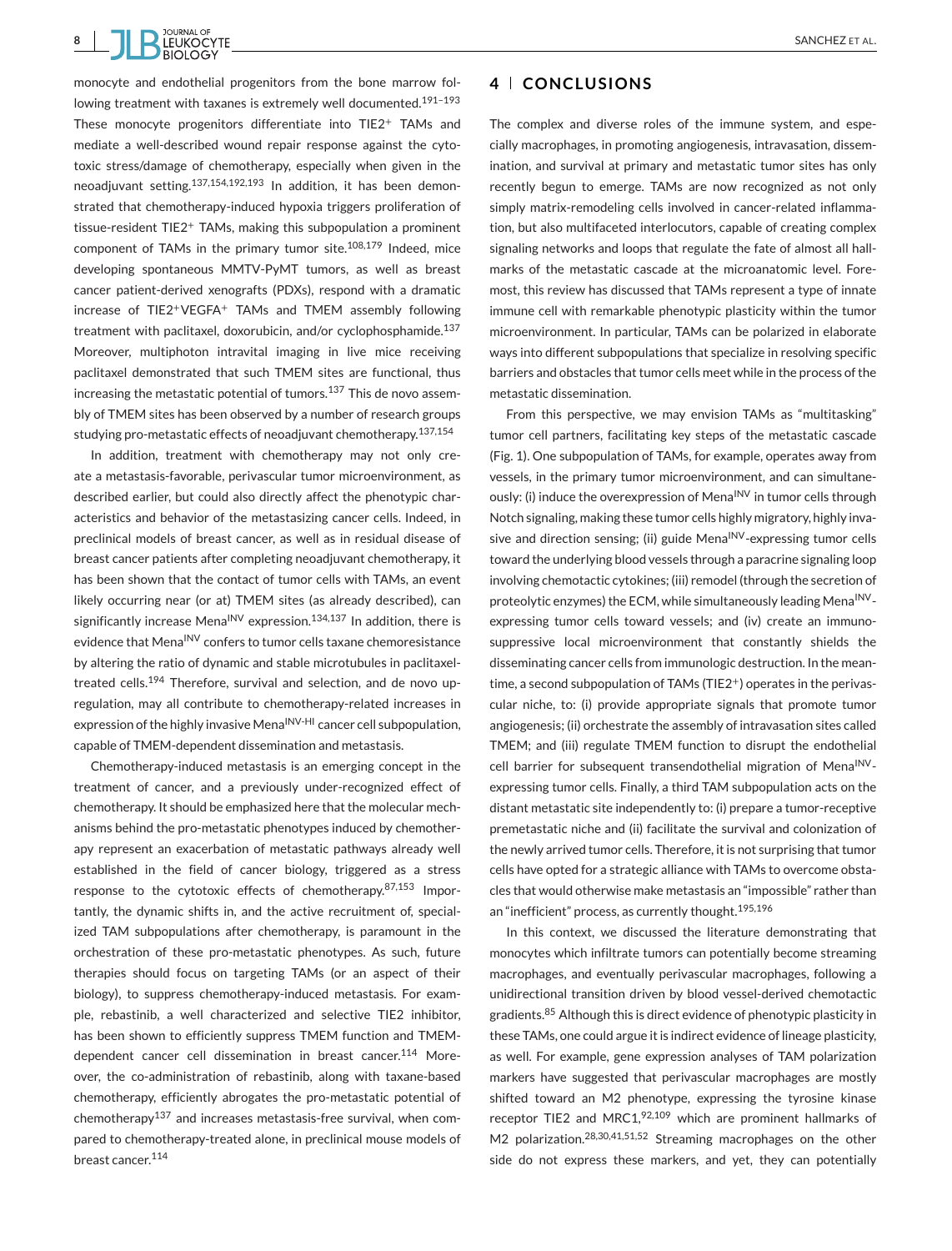

**FIGURE 1 The contribution of tumor-associated macrophages (TAMs) in metastasis**. Conceptual model on how specific TAM subtypes can "multitask" in the primary and secondary tumor microenvironments to assist tumor cells to overcome obstacles in the metastatic cascade and to achieve all the hallmarks of metastasis. An intratumoral area in close proximity to a vessel is shown as a magnified inset (yellow box). Streaming TAMs (dark green color) operate in the primary tumor site, irrespective of proximity to the vasculature and co-migrate with tumor cells toward TMEM through a paracrine and juxtacrine signaling loop. Streaming TAMs are capable of modifying the ECM appropriately to facilitate invasion, and provide protection of tumor cells from immunologic destruction. Perivascular TAMs (light green color, with asterisk-shaped nuclei) operate in the perivascular niche, where they can provide pro-angiogenic signals and form intravasation sites. Finally, premetastatic TAMs (orange color) operate in the distant site to create a premetastatic niche. These TAMs are recruited, even before tumor cells arrive, through a chemokine network orchestrated by the primary tumor and the associated stromal cells. These premetastatic TAMs facilitate tumor cell extravasation, seeding, survival, and subsequent colonization on the secondary site

turn into perivascular macrophages expressing TIE2. Indeed, despite the original thought that  $TIE2^+$  macrophages may either arise as tissue-resident macrophages, or from committed TIE2<sup>+</sup> monocyte progenitors, there is now strong evidence that hypoxia stimulates TIE2 expression.<sup>111,179,192</sup> Furthermore, recent studies have collectively shown that macrophage repolarization in the tumor microenvironment can be achieved by inhibition of the CSF1/CSF1R signaling pathway, and is associated with phenotypic modifications such as activation/enhancement of CD8<sup>+</sup> T-cell mediated immunity and suppression of the angiogenic potential.<sup>197-199</sup> This evidence may indicate that the TAMs described in this review are not terminally polarized, but subjected to repolarization dependent on contextual cues from the tumor microenvironment. Also, therapeutic intervention seems to also be a viable possibility. However, more studies, including lineage tracing studies, are needed to address these questions in the future.

Emerging literature suggests that tissue-resident TAMs originating from the yolk sac have distinct functions compared to macrophages originating from bone-marrow derived monocytes.<sup>39</sup> At this point it would be premature to discuss, or even speculate, whether the described phenotypic TAM subpopulations (i.e., streaming, perivascular, premetastatic) are associated with committed monocyte progenitors originating from the bone marrow, or whether they represent denizens traceable back to their yolk sac predecessors. Answering this question, however, is critical to our understanding of TAM involvement in metastasis, especially, because macrophages of different embryonic origins assume different functions, and each tumor type appears to be characterized and regulated by a unique macrophage ontogeny.<sup>200</sup>

Moreover, when faced with different drug treatments, especially cytotoxic chemotherapies, the phenotypic plasticity of macrophages makes them perhaps the most adaptive cells of the tumor stroma. In this review, we distinguished two types of response to cytotoxic chemotherapy, involving TAMs (Fig. 2). The first falls into the category of EMDR,<sup>157</sup> and describes how heterotypic interactions between TAMs and tumor cells offer advantageous survival signals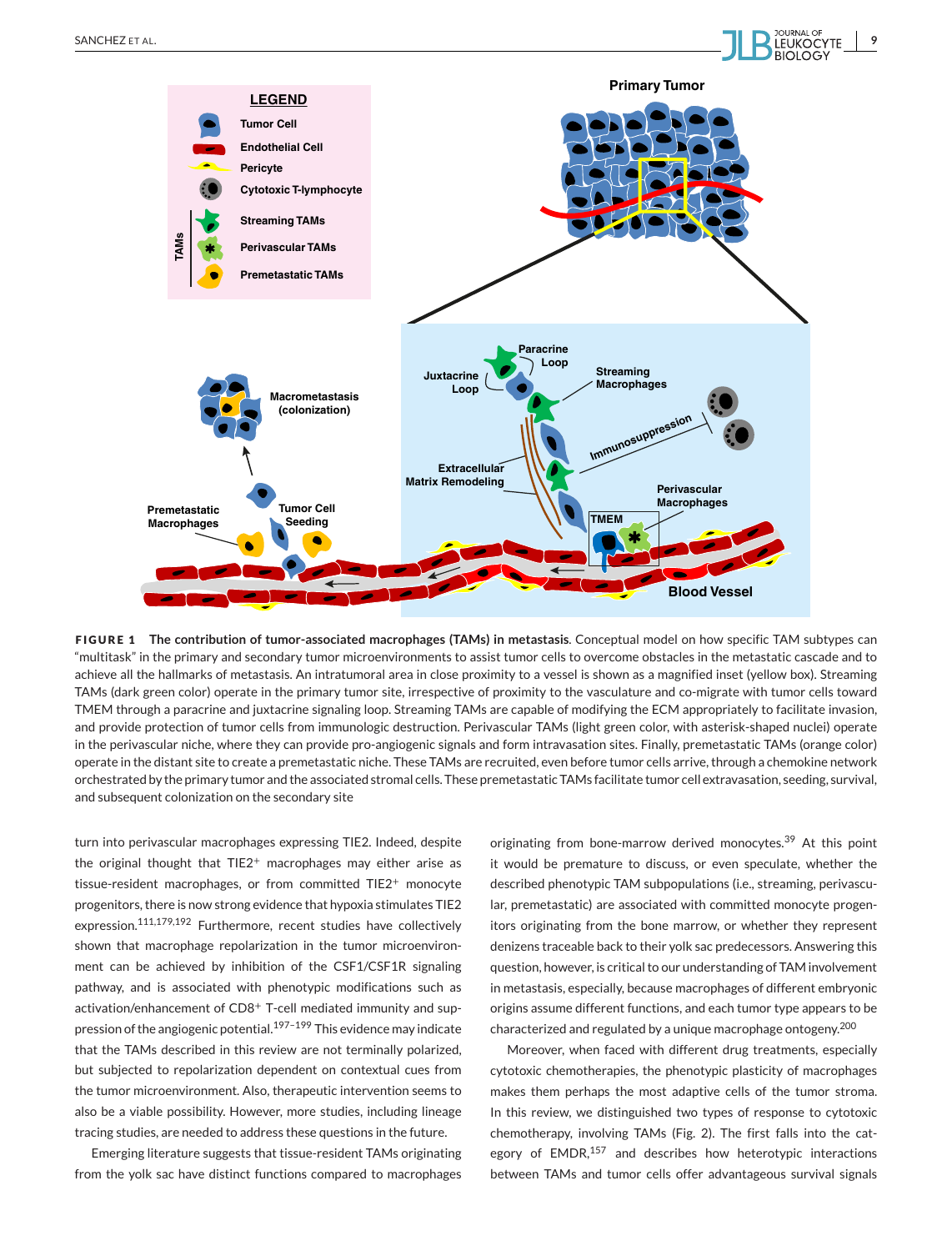

**FIGURE 2 The contribution of tumor-associated macrophages (TAMs) in: (A) Environment-mediated drug resistance (EMDR), and (B) chemotherapy-induced metastasis.** (A) Examples of EMDR phenotype induction in tumor cells by TAMs. Conceptual model showing three examples of how TAMs may induce an EMDR phenotype in tumor cells: (a) the juxtacrine ICAM1/PSGL1 pathway activates ERK1/2 and c-myc in tumor cells, thus supporting pro-survival function in the latter; (b) the paracrine pathway: IL-6 and IL-10 secreted by TAMs activate JAK/STAT signaling pathway in tumor cells, which in turn, activates Bcl2 and miR204-5p pro-survival and anti-apoptotic pathways in the latter; (c) the modulation of the immunologic microenvironment: in the absence of TAMs, chemotherapy induces the secretion of IL-12 by DCs, facilitating CD8<sup>+</sup> T-cell activation and immunologic destruction of tumor cells. However, TAM-secreted IL-10 suppresses IL-12 secretion by DCs, offering protection of tumor cells through inactivation of CD8<sup>+</sup> T-cells. (B) Chemotherapy-induced metastasis. Cytotoxic chemotherapy attracts bone marrow-derived monocyte progenitors (light blue color) to the primary tumor site, as a result of a wound-response mechanism. Chemotactic pathways, including CXCR4/CXCL12, CCR2/CCL2 and CSF1R/CSF1, mediate these responses. The monocyte progenitors differentiate and eventually give rise to different TAM subpopulations, which in turn mediate the hallmarks of the metastatic cascade as discussed in more detail in Figure 1. Specifically, an increase in the numbers of streaming and perivascular TAMs results in increased TMEM assembly and function, as well as increased MENA<sup>INV</sup> expression in the metastasizing cancer cell subpopulations, all leading to an increased metastatic potential

to the latter, as well as resistance to apoptosis upon treatment with cytotoxic chemotherapy. The second falls into the category of "chemotherapy-induced metastasis," and has been recently defined by our group87,137,153 as a mechanism of de novo generation of a pro-metastatic tumor microenvironment. We anticipate that this review lays solid groundwork for other researchers to distinguish between the two, because different pathways are involved in each type of response, and as such, different therapeutic strategies and interventions should be considered to reverse these unwanted side effects of cytotoxic chemotherapy.

Randomized prospective trials have shown that addition of taxanes into the preoperative chemotherapeutic regimen of breast cancer patients increases pathologic complete response (pCR), but does not improve overall survival.<sup>201</sup> The preclinical studies described in this review indicate that TAMs are essential for both EMDR and chemotherapy-induced metastasis, thus the lack of improvement in overall survival may be partially due to chemotherapy's effect on TAMs. This implies that new therapies must be developed to supplement current chemotherapy regimens, particularly with a focus on targeting TAMs or TAM-related signaling pathways. To this end, our group has already initiated a phase 1b trail of the TIE2 inhibitor rebastinib, in combination of antitubulin therapy of either paclitaxel or eribulin for treatment of metastatic breast cancer (clinicaltrails.gov NCT02824575). Thus, acknowledgment of the newly recognized effects of chemotherapy on the tumor microenvironment will lead to more effective therapeutic approaches for treatment of metastatic disease.

In conclusion, we attempt in this review to provide an overview of the emerging roles played by different TAM subpopulations from a spatiotemporal and contextual perspective, rather than the well-accepted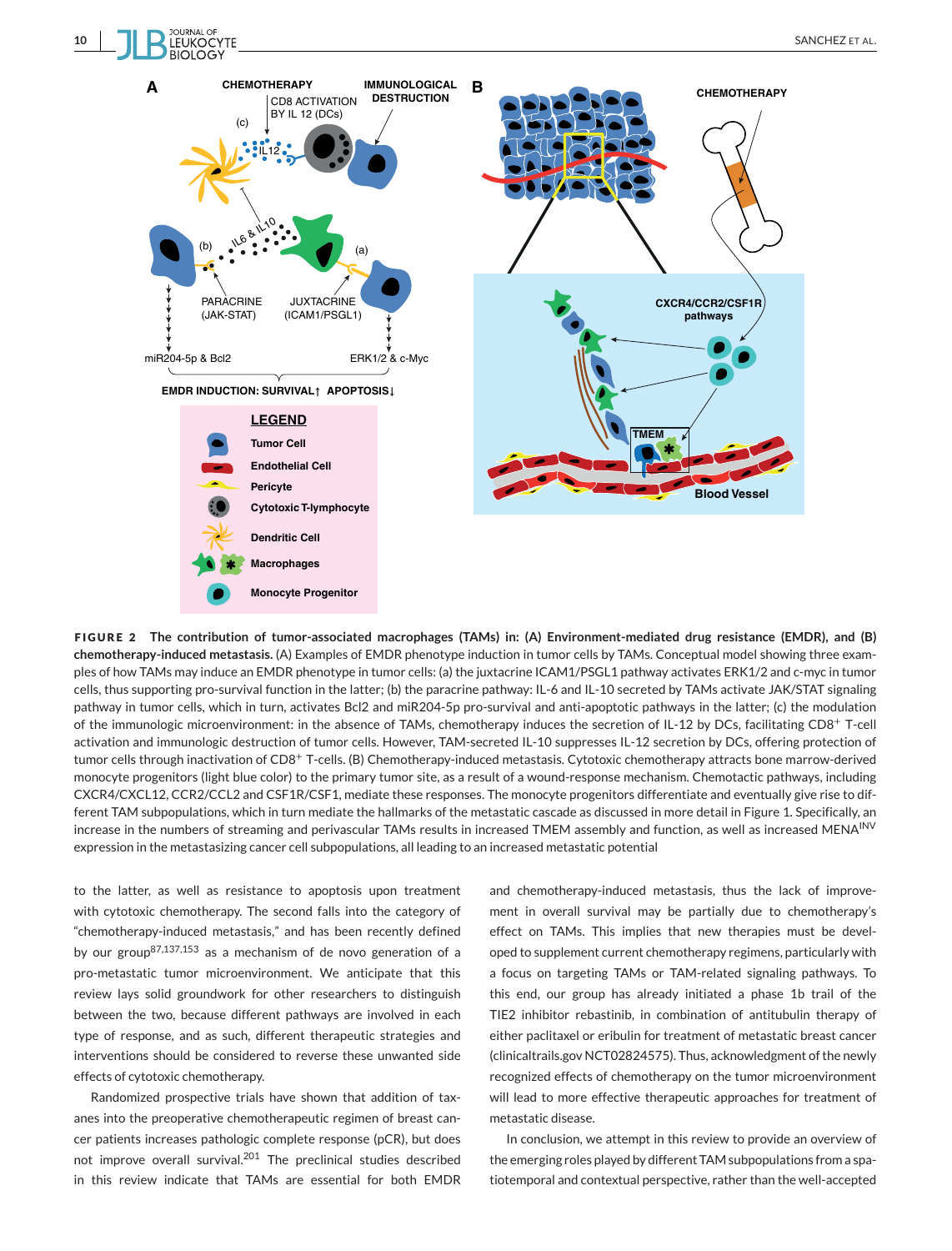M1/M2 polarization spectrum. This new classification scheme, which involves streaming, perivascular, and premetastatic TAMs, has been proposed with an aim of providing a fresh perspective on how molecular and cellular cues from the tumor microenvironment can dictate TAM plasticity and functional diversity. Interestingly, the traditional polarization schemes and the spatiotemporal paradigm described here are intertwined. For example, TIE2<sup>+</sup> macrophages previously described as M2 or M2-like, protumoral, and highly angiogenic, are viewed in our scheme as perivascular macrophages capable of additionally assembling TMEM intravasation doorways and facilitating cancer metastasis. These observations suggest that the evolving scheme proposed here should be viewed in conjunction with the existing schemes, rather than as a brand new paradigm. They also underscore the necessity of broadening communication between, and collaboration among, research groups that focus on specific classification schemes. Such combined approaches will offer the potential of novel translational and clinical applications with which we will be able to target the contextual prerequisites for the metastasis-promoting functions of macrophages.

#### **AUTHORSHIP**

G.S.K., M.H.O., and J.S.C. conceived the idea of the manuscript; L.R.S., L.B., D.E., J.S.C., M.H.O., and G.S.K. wrote the manuscript; G.S.K. and L.R.S. designed the illustrations; all authors approved the final form of the manuscript.

#### **ACKNOWLEDGMENTS**

This work was supported by grants from the NCI (CA100324, CA150344, and CA216248), the Gruss-Lipper Biophotonics Center and its Integrated Imaging Program, and Montefiore's Ruth L. Kirschstein T32 Training Grant of Surgeons for the Study of the Tumor Microenvironment (CA200561).

#### **REFERENCES**

- 1. Hanahan D, Weinberg RA. Hallmarks of cancer: the next generation. *Cell.* 2011;144:646–674.
- 2. Karagiannis GS, Poutahidis T, Erdman SE, Kirsch R, Riddell RH, Diamandis EP. Cancer-associated fibroblasts drive the progression of metastasis through both paracrine and mechanical pressure on cancer tissue. *Mol Cancer Res.* 2012;10:1403–1418.
- 3. Folkman J, Hanahan D. Switch to the angiogenic phenotype during tumorigenesis. *Princess Takamatsu Symp.* 1991;22:339–347.
- 4. Kalluri R. The biology and function of fibroblasts in cancer. *Nat Rev Cancer*. 2016;16:582–598.
- 5. LeBleu VS, Kalluri R. A peek into cancer-associated fibroblasts: origins, functions and translational impact. *Dis Model Mech*. 2018;11(4):dmm029447.
- 6. Mantovani A, Schioppa T, Porta C, Allavena P, Sica A. Role of tumorassociated macrophages in tumor progression and invasion. *Cancer Metastasis Rev*. 2006;25:315–322.
- 7. Sica A, Allavena P, Mantovani A. Cancer related inflammation: the macrophage connection. *Cancer Lett*. 2008;267:204–215.
- 8. Solinas G, Germano G, Mantovani A, Allavena P. Tumor-associated macrophages (TAM) as major players of the cancer-related inflammation. *J Leukoc Biol*. 2009;86:1065–1073.



- 9. Mantovani A, Sica A. Macrophages, innate immunity and cancer: balance, tolerance, and diversity. *Curr Opin Immunol*. 2010;22:231–237.
- 10. Carmeliet P, Jain R. Angiogenesis in cancer and other diseases. *Nature*. 2000;407:249–257.
- 11. Jain RK. Tumor angiogenesis and accessibility: role of vascular endothelial growth factor. *Semin Oncol*. 2002;29(6 Suppl 16):3–9.
- 12. Ferrara N, Kerbel RS. Angiogenesis as a therapeutic target. *Nature* 2005;438:967–974.
- 13. Noy R, Pollard JW. Tumor-associated macrophages: from mechanisms to therapy. *Immunity*. 2014;41:49–61.
- 14. Hanahan D, Weinberg RA. The hallmarks of cancer. *Cell*. 2000;100:57–70.
- 15. Gregory AD, Houghton AM. Tumor-associated neutrophils: new targets for cancer therapy. *Cancer Res*. 2011;71:2411–2416.
- 16. Rakic A, Beaudry P, Mahoney DJ. The complex interplay between neutrophils and cancer. *Cell Tissue Res*. 2018;371:517–529.
- 17. Mantovani A, Sica A, Allavena P, Garlanda C, Locati M. Tumorassociated macrophages and the related myeloid-derived suppressor cells as a paradigm of the diversity of macrophage activation. *Hum Immunol*. 2009;70:325–330.
- 18. Ridge SM, Sullivan FJ, Glynn SA. Mesenchymal stem cells: key players in cancer progression. *Mol Cancer*. 2017;16:31.
- 19. Raza A, Franklin MJ, Dudek AZ. Pericytes and vessel maturation during tumor angiogenesis and metastasis. *Am J Hematol*. 2010;85: 593–598.
- 20. Stagg J. Mesenchymal stem cells in cancer. *Stem Cell Rev*. 2008;4: 119–124.
- 21. Zhang W. Mesenchymal stem cells in cancer: friends or foes. *Cancer Biol Ther*. 2008;7:252–254.
- 22. Wong RS. Mesenchymal stem cells: angels or demons? *J Biomed Biotechnol*. 2011;2011:459510.
- 23. Shaked Y, Voest EE. Bone marrow derived cells in tumor angiogenesis and growth: are they the good, the bad or the evil? *Biochim Biophys Acta*. 2009;1796:1–4.
- 24. Deng T, Lyon CJ, Bergin S, Caligiuri MA, Hsueh WA. Obesity, Inflammation, and Cancer. *Annu Rev Pathol*. 2016;11:421–449.
- 25. Wynn TA, Chawla A, Pollard JW. Macrophage biology in development, homeostasis and disease. *Nature*. 2013;496:445–455.
- 26. Franklin RA, Liao W, Sarkar A, et al. The cellular and molecular origin of tumor-associated macrophages. *Science*. 2014;344:921–925.
- 27. Franklin RA, Li MO. Ontogeny of tumor-associated macrophages and its implication in cancer regulation. *Trends in Cancer*. 2016;2:20–34.
- 28. Xue J, Schmidt SV, Sander J, et al. Transcriptome-based network analysis reveals a spectrum model of human macrophage activation. *Immunity*. 2014;40:274–288.
- 29. Lawrence T, Natoli G. Transcriptional regulation of macrophage polarization: enabling diversity with identity. *Nat Rev Immunol*. 2011;11:750–761.
- 30. Mantovani A, Sozzani S, Locati M, Allavena P, Sica A. Macrophage polarization: tumor-associated macrophages as a paradigm for polarized M2 mononuclear phagocytes. *Trends Immunol*. 2002;23: 549–555.
- 31. Qian BZ, Pollard JW. Macrophage diversity enhances tumor progression and metastasis. *Cell*. 2010;141:39–51.
- 32. Kitamura T, Qian BZ, Soong D, et al. CCL2-induced chemokine cascade promotes breast cancer metastasis by enhancing retention of metastasis-associated macrophages. *J Exp Med*. 2015;212: 1043–1059.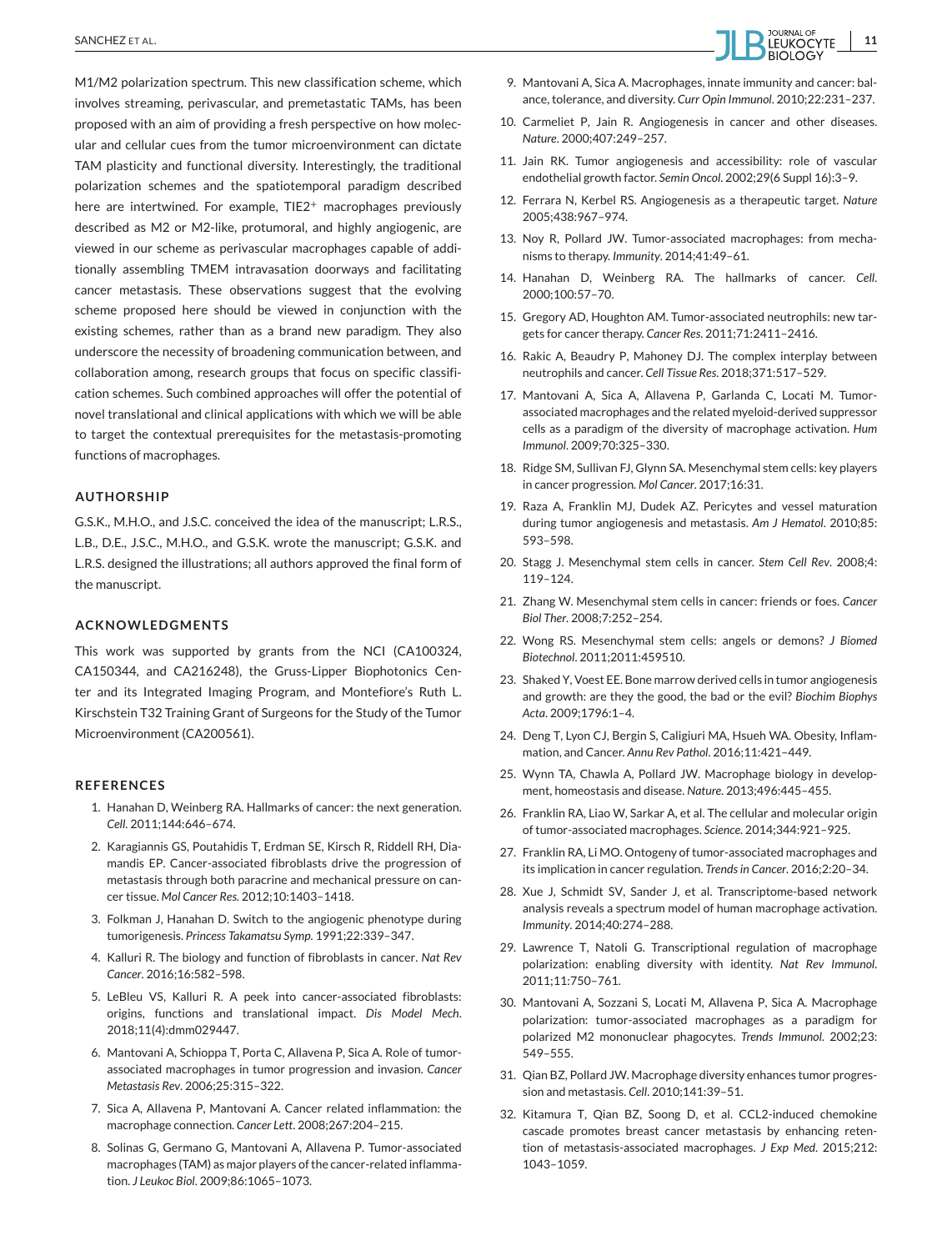

- 33. Qian BZ, Li J, Zhang H, et al. CCL2 recruits inflammatory monocytes to facilitate breast-tumour metastasis. *Nature*. 2011;475:222–225.
- 34. Lin EY, Nguyen AV, Russell RG, Pollard JW. Colony-stimulating factor 1 promotes progression of mammary tumors to malignancy. *J Exp Med*. 2001;193:727–740.
- 35. Priceman SJ, Sung JL, Shaposhnik Z, et al. Targeting distinct tumorinfiltrating myeloid cells by inhibiting CSF-1 receptor: combating tumor evasion of antiangiogenic therapy. *Blood*. 2010;115: 1461–1471.
- 36. Zhu Y, Knolhoff BL, Meyer MA, et al. CSF1/CSF1R blockade reprograms tumor-infiltrating macrophages and improves response to T-cell checkpoint immunotherapy in pancreatic cancer models. *Cancer Res*. 2014;74:5057–5069.
- 37. Ostuni R, Kratochvill F, Murray PJ, Natoli G. Macrophages and cancer: from mechanisms to therapeutic implications. *Trends Immunol*. 2015;36:229–239 https://doi.org/10.1016/j.it.2015.02.004.
- 38. Roussos ET, Condeelis JS, Patsialou A. Chemotaxis in cancer. *Nat Rev Cancer*. 2011;11:573–587.
- 39. Zhu Y, Herndon JM, Sojka DK, et al. Tissue-resident macrophages in pancreatic ductal adenocarcinoma originate from embryonic hematopoiesis and promote tumor progression. *Immunity*. 2017;47:597.
- 40. Ruffell B, Affara NI, Coussens LM. Differential macrophage programming in the tumor microenvironment. *Trends Immunol*. 2012;33:119– 126 https://doi.org/10.1016/j.it.2011.12.001.
- 41. Sica A, Mantovani A. Macrophage plasticity and polarization: in vivo veritas. *J Clin Invest*. 2012;122:787–795.
- 42. Mantovani A, Biswas SK, Galdiero MR, Sica A, Locati M. Macrophage plasticity and polarization in tissue repair and remodelling. *J Pathol*. 2013;229:176–185.
- 43. Yang L, Zhang Y. Tumor-associated macrophages: from basic research to clinical application. *J Hematol Oncol*. 2017;10:58.
- 44. Biswas SK, Allavena P, Mantovani A. Tumor-associated macrophages: functional diversity, clinical significance, and open questions. *Semin Immunopathol*. 2013;35:585–600.
- 45. Anand S, Coussens LM. Manipulating microRNAs to regulate macrophage polarization in gliomas. *J Natl Cancer Inst*. 2014;106(8).
- 46. Leek RD, Harris AL. Tumor-associated macrophages in breast cancer. *J Mammary Gland Biol Neoplasia*. 2002;7:177–189.
- 47. Leek RD, Lewis CE, Whitehouse R, Greenall M, Clarke J, Harris AL. Association of macrophage infiltration with angiogenesis and prognosis in invasive breast carcinoma. *Cancer Res*. 1996;56:4625–4629.
- 48. Grivennikov SI, Greten FR, Karin M. Immunity, inflammation, and cancer. *Cell*. 2010;140:883–899.
- 49. Takeya M, Komohara Y. Role of tumor-associated macrophages in human malignancies: friend or foe? *Pathol Int*. 2016;66:491–505.
- 50. Mantovani A, Sica A, Sozzani S, Allavena P, Vecchi A, Locati M. The chemokine system in diverse forms of macrophage activation and polarization. *Trends Immunol*. 2004;25:677–686.
- 51. Murray PJ, Allen JE, Biswas SK, et al. Macrophage activation and polarization: nomenclature and experimental guidelines. *Immunity*. 2014;41:14–20.
- 52. Martinez FO, Gordon S. The M1 and M2 paradigm of macrophage activation: time for reassessment. *F1000prime Reports*. 2014;6:13.
- 53. Gubin MM, Esaulova E, Ward JP, et al. High-dimensional analysis delineates myeloid and lymphoid compartment remodeling during successful immune-checkpoint cancer therapy. *Cell*. 2018;175:1443.
- 54. Woolley DE. Collagenolytic mechanisms in tumor cell invasion. *Cancer Metastasis Rev*. 1984;3:361–372.
- 55. Varani J. Interaction of tumor cells with the extracellular matrix. *Revis Biol Celular*. 1987;12:1–113.
- 56. Mason SD, Joyce JA. Proteolytic networks in cancer. *Trends Cell Biol*. 2011;21:228–237.
- 57. Suarez-Carmona M, Lesage J, Cataldo D, Gilles C. EMT and inflammation: inseparable actors of cancer progression. *Mol Oncol*. 2017;11:805–823.
- 58. Lochter A, Bissell MJ. Involvement of extracellular matrix constituents in breast cancer. *Semin Cancer Biol*. 1995;6:165–173.
- 59. Bissell MJ, Radisky D. Putting tumours in context. *Nat Rev Cancer*. 2001;1:46–54.
- 60. Ghajar CM, Bissell MJ. Extracellular matrix control of mammary gland morphogenesis and tumorigenesis: insights from imaging. *Histochem Cell Biol*. 2008;130:1105–1118 https://doi.org/ 10.1007/s00418-008-0537-1.
- 61. Finkernagel F, Reinartz S, Lieber S, et al. The transcriptional signature of human ovarian carcinoma macrophages is associated with extracellular matrix reorganization. *Oncotarget*. 2016;7: 75339–75352.
- 62. Filippou PS, Karagiannis GS, Musrap N, Diamandis EP. Kallikreinrelated peptidases (KLKs) and the hallmarks of cancer. *Crit Rev Clin Lab Sci*. 2016;53:277–291.
- 63. Borgono CA, Diamandis EP. The emerging roles of human tissue kallikreins in cancer. *Nat Rev Cancer*. 2004;4:876–890.
- 64. Woodhouse EC, Chuaqui RF, Liotta LA. General mechanisms of metastasis. *Cancer*. 1997;80(8 Suppl):1529–1537.
- 65. Duffy MJ, Maguire TM, Hill A, McDermott E, O'Higgins N. Metalloproteinases: role in breast carcinogenesis, invasion and metastasis. *Breast Cancer Res*. 2000;2:252–257.
- 66. Almholt K, Johnsen M. Stromal cell involvement in cancer. *Recent results in cancer research Fortschritte der Krebsforschung Progres dans les recherches sur le cancer*. 2003;162:31–42.
- 67. Bergman A, Condeelis JS, Gligorijevic B. Invadopodia in context. *Cell Adh Migr*. 2014;8:273–279.
- 68. Gligorijevic B, Bergman A, Condeelis J. Multiparametric classification links tumor microenvironments with tumor cell phenotype. *PLoS Biol*. 2014;12:e1001995.
- 69. Eddy RJ, Weidmann MD, Sharma VP, Condeelis JS. Tumor cell invadopodia: invasive protrusions that orchestrate metastasis. *Trends Cell Biol*. 2017;27:595–607.
- 70. Deng YR, LiuWB, Lian ZX, Li X, Hou X. Sorafenib inhibits macrophagemediated epithelial-mesenchymal transition in hepatocellular carcinoma. *Oncotarget*. 2016;7:38292–38305.
- 71. Cai J, Xia L, Li J, Ni S, Song H, Wu X. Tumor-associated macrophages derived TGF-beta induced epithelial to mesenchymal transition in colorectal cancer cells through Smad2,3–4/snail signaling pathway. *Cancer Res Treat*. 2018.
- 72. Gao L, Zhang W, Zhong WQ, et al. Tumor associated macrophages induce epithelial to mesenchymal transition via the EGFR/ERK1/2 pathway in head and neck squamous cell carcinoma. *Oncol Rep*. 2018.
- 73. Kalluri R. EMT: when epithelial cells decide to become mesenchymallike cells. *J Clin Invest*. 2009;119:1417–1419.
- 74. Kalluri R, Weinberg RA. The basics of epithelial-mesenchymal transition. *J Clin Invest*. 2009;119:1420–1428.
- 75. Ye X, Weinberg RA. Epithelial-mesenchymal plasticity: a central regulator of cancer progression. *Trends Cell Biol*. 2015;25:675–686.
- 76. Chaffer CL, San Juan BP, Lim E, Weinberg RA. EMT, cell plasticity and metastasis. *Cancer Metastasis Rev*. 2016;35:645–654.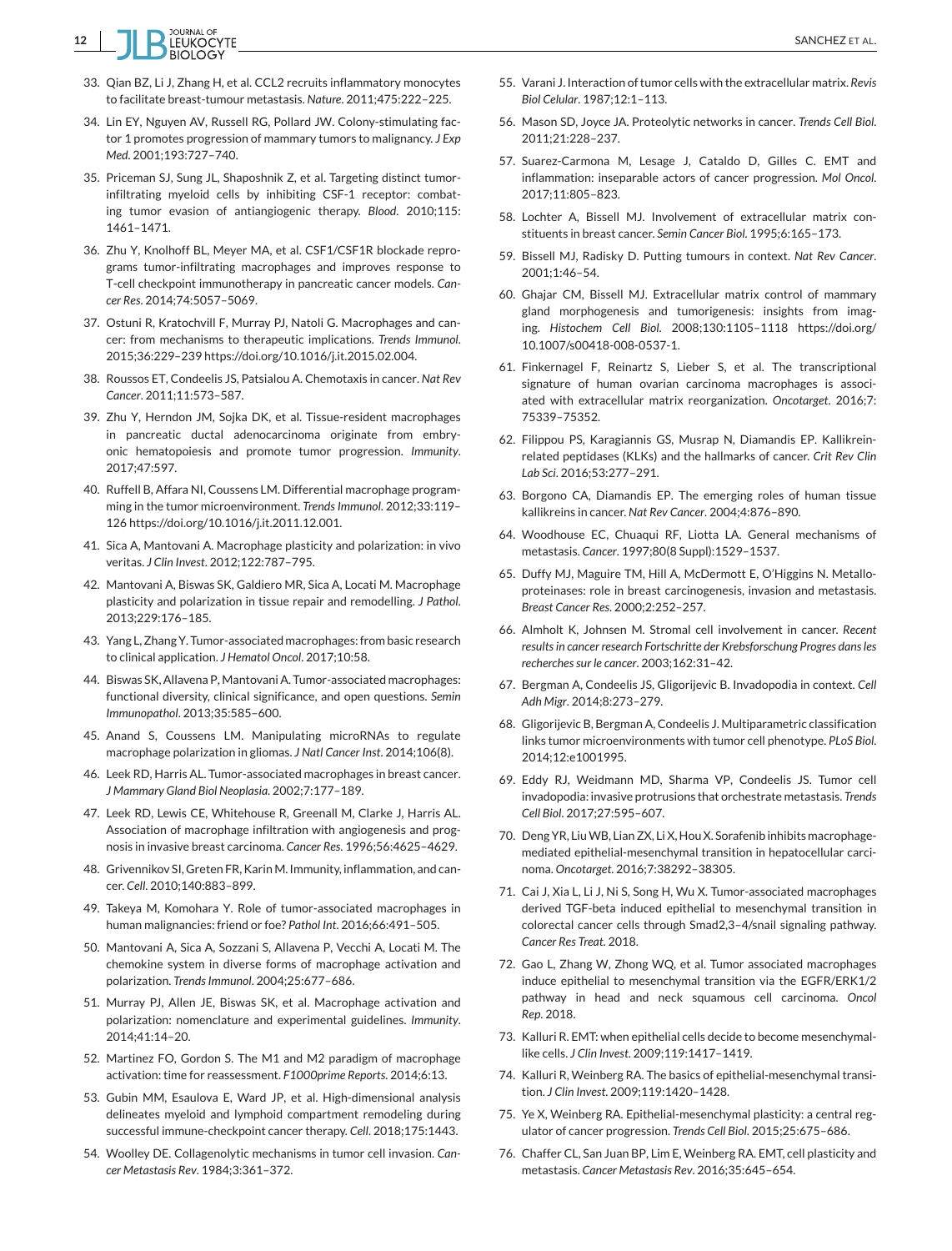- 77. Blick T, Hugo H, Widodo E, et al. Epithelial mesenchymal transition traits in human breast cancer cell lines parallel the CD44(hi/)CD24 (lo/-) stem cell phenotype in human breast cancer. *J Mammary Gland Biol Neoplasia*. 2010;15:235–252.
- 78. Scheel C, Weinberg RA. Cancer stem cells and epithelialmesenchymal transition: concepts and molecular links. *Semin Cancer Biol*. 2012;22:396–403.
- 79. Unternaehrer JJ, Zhao R, Kim K, et al. The epithelial-mesenchymal transition factor SNAIL paradoxically enhances reprogramming. *Stem Cell Rep*. 2014;3:691–698.
- 80. Ye X, Tam WL, Shibue T, et al. Distinct EMT programs control normal mammary stem cells and tumour-initiating cells. *Nature*. 2015;525:256–260.
- 81. Shibue T, Weinberg RA. EMT, CSCs, and drug resistance: the mechanistic link and clinical implications. *Nat Rev Clin Oncol*. 2017;14: 611–629.
- 82. Gyorki DE, sselin-Labat ML, van RN, Lindeman GJ, Visvader JE. Resident macrophages influence stem cell activity in the mammary gland. *Breast Cancer Res*. 2009;11:R62.
- 83. Lu H, Clauser KR, Tam WL, et al. A breast cancer stem cell niche supported by juxtacrine signalling from monocytes and macrophages. *Nat Cell Biol*. 2014;16:1105–1117.
- 84. Yang J, Liao D, Chen C, et al. Tumor-associated macrophages regulate murine breast cancer stem cells through a novel paracrine EGFR/Stat3/Sox-2 signaling pathway. *Stem Cells*. 2013;31: 248–258.
- 85. Arwert EN, Harney AS, Entenberg D, et al. A Unidirectional transition from migratory to perivascular macrophage is required for tumor cell intravasation. *Cell Rep*. 2018;23:1239–1248.
- 86. Lewis CE, Harney AS, Pollard JW. The multifaceted role of perivascular macrophages in tumors. *Cancer Cell*. 2016;30:18–25.
- 87. Karagiannis GS, Condeelis JS, Oktay MH. Chemotherapy-induced metastasis in breast cancer. *Oncotarget*. 2017;8:110733–110734.
- 88. Kalbasi A, Komar C, Tooker GM, et al. Tumor-derived CCL2 mediates resistance to radiotherapy in pancreatic ductal adenocarcinoma. *Clin Cancer Res*. 2017;23:137–148.
- 89. Kawakami Y, Ii M, Matsumoto T, et al. SDF-1/CXCR4 axis in Tie2 lineage cells including endothelial progenitor cells contributes to bone fracture healing. *J Bone Miner Res*. 2015;30:95–105.
- 90. Karagiannis GS, Goswami S, Jones JG, Oktay MH, Condeelis JS. Signatures of breast cancer metastasis at a glance. *J Cell Sci*. 2016;129:1751–1758.
- 91. Robinson BD, Sica GL, Liu YF, et al. Tumor microenvironment of metastasis in human breast carcinoma: a potential prognostic marker linked to hematogenous dissemination. *Clin Cancer Res*. 2009;15:2433–2441.
- 92. Harney AS, Arwert EN, Entenberg D, et al. Real-time imaging reveals local, transient vascular permeability, and tumor cell intravasation stimulated by TIE2hi macrophage-derived VEGFA. *Cancer Discov*. 2015;5:932–943.
- 93. Rohan TE, Xue X, Lin HM, et al. Tumor microenvironment of metastasis and risk of distant metastasis of breast cancer. *J Natl Cancer Inst*. 2014;106(8).
- 94. Sparano JA, Gray R, Oktay MH, et al. A metastasis biomarker (Meta-Site Breast Score) is associated with distant recurrence in hormone receptor-positive, HER2-negative early-stage breast cancer. *Nature PJ Breast Cancer*. 2017;3:42.
- 95. Harney AS, Wang Y, Condeelis JS, Entenberg D. Extended time-lapse intravital imaging of real-time multicellular dynamics in the tumor microenvironment. *J Vis Exp*. 2016(112):e54042.
- 96. Oliner J, Min H, Leal J, et al. Suppression of angiogenesis and tumor growth by selective inhibition of angiopoietin-2. *Cancer Cell*. 2004;6:507–516.
- 97. De PalmaM, VenneriMA, Galli R, et al. Tie2 identifies a hematopoietic lineage of proangiogenic monocytes required for tumor vessel formation and a mesenchymal population of pericyte progenitors. *Cancer Cell*. 2005;8:211–226.
- 98. Venneri MA, De Palma M, Ponzoni M, et al. Identification of proangiogenic TIE2-expressing monocytes (TEMs) in human peripheral blood and cancer. *Blood*. 2007;109:5276–5285.
- 99. De Palma M, Murdoch C, Venneri MA, Naldini L, Lewis CE. Tie2 expressing monocytes: regulation of tumor angiogenesis and therapeutic implications. *Trends Immunol*. 2007;28:519–524.
- 100. McLean K, Buckanovich RJ. Myeloid cells functioning in tumor vascularization as a novel therapeutic target. *Transl Res*. 2008;151:59–67 https://doi.org/10.1016/j.trsl.2007.11.002.
- 101. Ferrara N. Role of myeloid cells in vascular endothelial growth factor-independent tumor angiogenesis. *Curr Opin Hematol*. 2010;17: 219–224.
- 102. Mazzieri R, Pucci F, Moi D, et al. Targeting the ANG2/TIE2 axis inhibits tumor growth and metastasis by impairing angiogenesis and disabling rebounds of proangiogenic myeloid cells. *Cancer Cell*. 2011;19:512–526.
- 103. Welford AF, Biziato D, Coffelt SB, et al. TIE2-expressing macrophages limit the therapeutic efficacy of the vascular-disrupting agent combretastatin A4 phosphate in mice. *J Clin Invest*. 2011;121:1969–1973.
- 104. Squadrito ML, De Palma M. Macrophage regulation of tumor angiogenesis: implications for cancer therapy. *Mol Aspects Med*. 2011;32:123–145.
- 105. Coffelt SB, Chen YY, Muthana M, et al. Angiopoietin 2 stimulates TIE2-expressing monocytes to suppress T cell activation and to promote regulatory T cell expansion. *J Immunol*. 2011;186: 4183–4190.
- 106. Lewis CE, Ferrara N. Multiple effects of angiopoietin-2 blockade on tumors. *Cancer Cell*. 2011;19:431–433.
- 107. Forget MA, Voorhees JL, Cole SL, et al. Macrophage colonystimulating factor augments Tie2-expressing monocyte differentiation, angiogenic function, and recruitment in a mouse model of breast cancer. *PLoS One*. 2014;9:e98623.
- 108. Riabov V, Gudima A, Wang N, Mickley A, Orekhov A, Kzhyshkowska J. Role of tumor associated macrophages in tumor angiogenesis and lymphangiogenesis. *Front Physiol*. 2014;5:75.
- 109. Hughes R, Qian BZ, Rowan C, et al. Perivascular M2 macrophages stimulate tumor relapse after chemotherapy. *Cancer Res*. 2015;75:3479–3491.
- 110. Flynn DL, Kaufman MD, Leary CB, et al. Rebastinib, a selective TIE2 kinase inhibitor, decreases TIE2-expressing macrophages, reduces metastasis, and increases survival in murine cancer models. *Cancer Res*. 2015;75(1).
- 111. Kadioglu E, De Palma M. Cancer metastasis: perivascular macrophages under watch. *Cancer Discov*. 2015;5:906–908.
- 112. Piao Y, Park SY, Henry V, et al. Novel MET/TIE2/VEGFR2 inhibitor altiratinib inhibits tumor growth and invasiveness in bevacizumabresistant glioblastoma mouse models. *Neuro-oncol*. 2016;18: 1230–1241.
- 113. Cortes-Santiago N, Hossain MB, Gabrusiewicz K, et al. Soluble Tie2 overrides the heightened invasion induced by anti-angiogenesis therapies in gliomas. *Oncotarget*. 2016;7:16146–16157.
- 114. Harney AS, Karagiannis GS, Pignatelli J, et al. The selective Tie2 inhibitor rebastinib blocks recruitment and function of Tie2(Hi)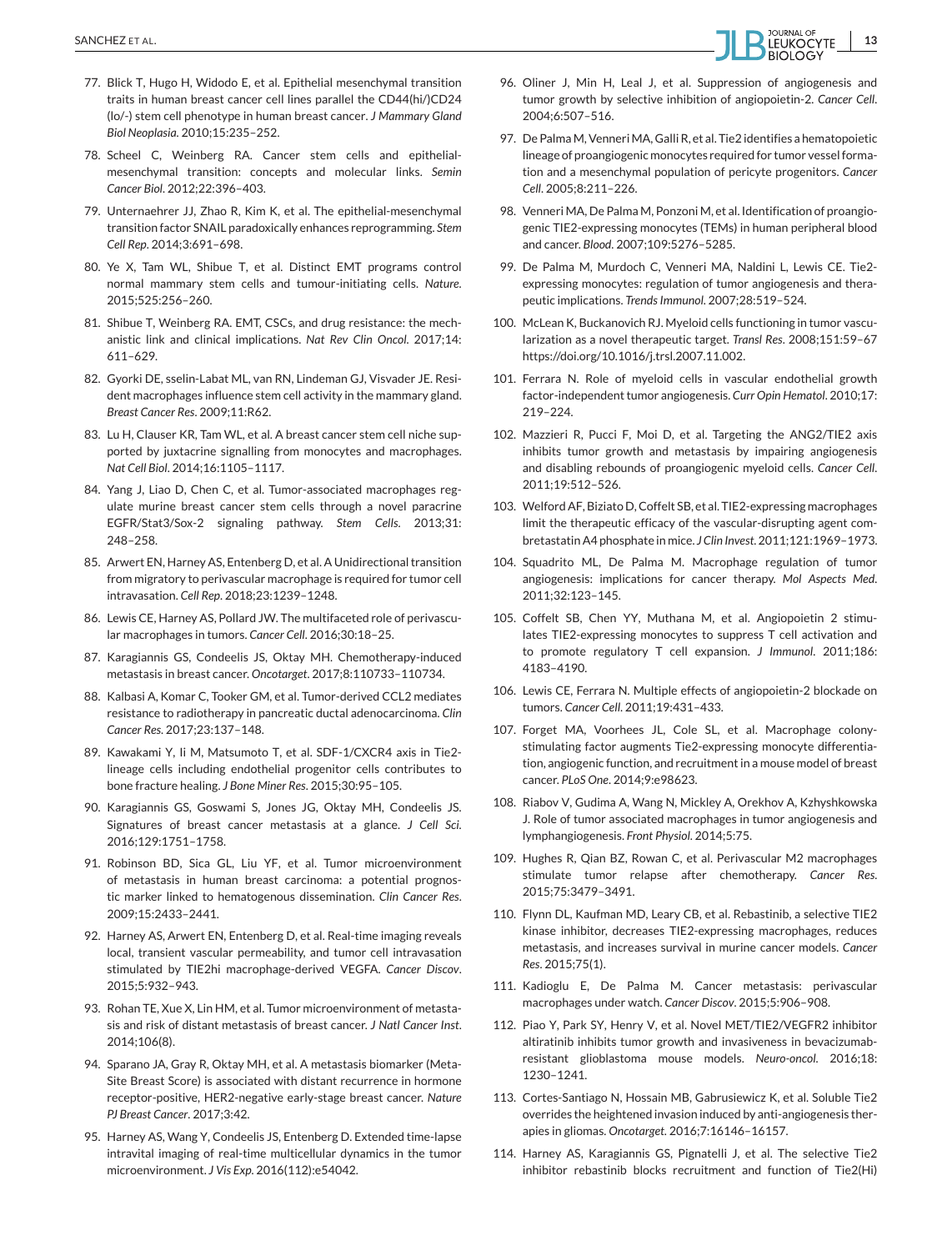

macrophages in breast cancer and pancreatic neuroendocrine tumors. *Mol Cancer Ther*. 2017;16:2486–2501.

- 115. Linde N, Casanova-Acebes M, Sosa MS, et al. Macrophages orchestrate breast cancer early dissemination and metastasis. *Nat Commun*. 2018;9:21.
- 116. Roussos ET, Balsamo M, Alford SK, et al. Mena invasive (MenaINV) promotes multicellular streaming motility and transendothelial migration in a mouse model of breast cancer. *J Cell Sci*. 2011;124(Pt 13):2120–2131.
- 117. Patsialou A,Wang Y, Lin J, et al. Selective gene-expression profiling of migratory tumor cells in vivo predicts clinical outcome in breast cancer patients. *Breast Cancer Res*. 2012;14:R139.
- 118. Patsialou A, Bravo-Cordero JJ, Wang Y, et al. Intravital multiphoton imaging reveals multicellular streaming as a crucial component of in vivo cell migration in human breast tumors. *Intravital*. 2013;2:e25294.
- 119. Patsialou A, Condeelis JS. Metastatic cells: moving onco-targets. *Oncotarget*. 2014;5:3424–3425.
- 120. Goswami S, Philippar U, Sun D, et al. Identification of invasion specific splice variants of the cytoskeletal protein Mena present in mammary tumor cells during invasion in vivo. *Clin Exp Metastasis*. 2009;26: 153–159.
- 121. Wang W, Goswami S, Lapidus K, et al. Identification and testing of a gene expression signature of invasive carcinoma cells within primary mammary tumors. *Cancer Res*. 2004;64:8585–8594.
- 122. Roussos ET, Goswami S, Balsamo M, et al. Mena invasive (Mena(INV)) and Mena11a isoforms play distinct roles in breast cancer cell cohesion and association with TMEM. *Clin Exp Metastasis*. 2011;28: 515–527.
- 123. Agarwal S, Gertler FB, Balsamo M, et al. Quantitative assessment of invasive mena isoforms (Menacalc) as an independent prognostic marker in breast cancer. *Breast Cancer Res*. 2012;14:R124.
- 124. Forse CL, Agarwal S, Pinnaduwage D, et al. Menacalc, a quantitative method of metastasis assessment, as a prognostic marker for axillary node-negative breast cancer. *BMC Cancer*. 2015;15:483.
- 125. Gertler F, Condeelis J. Metastasis: tumor cells becoming MENAcing. *Trends Cell Biol*. 2011;21:81–90.
- 126. Philippar U, Roussos ET, Oser M, et al. A Mena invasion isoform potentiates EGF-induced carcinoma cell invasion and metastasis.*Dev Cell*. 2008;15:813–828.
- 127. Bravo-Cordero JJ, Magalhaes MA, Eddy RJ, Hodgson L, Condeelis J. Functions of cofilin in cell locomotion and invasion. *Nat Rev Mol Cell Biol*. 2013;14:405–415.
- 128. Di Modugno F, DeMonte L, Balsamo M, et al. Molecular cloning of hMena (ENAH) and its splice variant hMena+11a: epidermal growth factor increases their expression and stimulates hMena+11a phosphorylation in breast cancer cell lines. *Cancer Res*. 2007;67: 2657–2665.
- 129. Roussos ET, Wang Y, Wyckoff JB, et al. Mena deficiency delays tumor progression and decreases metastasis in polyoma middle-T transgenic mouse mammary tumors. *Breast Cancer Res*. 2010;12:R101.
- 130. Hughes SK, Oudin MJ, Tadros J, et al. PTP1B-dependent regulation of receptor tyrosine kinase signaling by the actin-binding protein Mena. *Mol Biol Cell*. 2015;26:3867–3878.
- 131. Leung E, Xue A, Wang Y, et al. Blood vessel endothelium-directed tumor cell streaming in breast tumors requires the HGF/C-Met signaling pathway. *Oncogene*. 2017;36:2680–2692.
- 132. Weidmann MD, Surve CR, Eddy RJ, et al. MenaINV dysregulates cortactin phosphorylation to promote invadopodium maturation. *Sci Rep*. 2016;6:36142.
- 133. Pignatelli J, Goswami S, Jones JG, et al. Invasive breast carcinoma cells from patients exhibit MenaINV- and macrophage-dependent transendothelial migration. *Sci Signal*. 2014;7:ra112.
- 134. Pignatelli J, Bravo-Cordero JJ, Roh-Johnson M, et al. Macrophagedependent tumor cell transendothelial migration is mediated by Notch1/MenaINV-initiated invadopodium formation. *Sci Rep*. 2016;6:37874.
- 135. Sharma VP, Beaty BT, Patsialou A, et al. Reconstitution of in vivo macrophage-tumor cell pairing and streaming motility on one-dimensional micro-patterned substrates. *Intravital*. 2012;1: 77–85.
- 136. Wyckoff J, Wang W, Lin EY, et al. A paracrine loop between tumor cells and macrophages is required for tumor cell migration in mammary tumors. *Cancer Res*. 2004;64:7022–7029.
- 137. Karagiannis GS, Pastoriza JM,Wang Y, et al. Neoadjuvant chemotherapy induces breast cancer metastasis through a TMEM-mediated mechanism. *Sci Transl Med*. 2017;9(397).
- 138. Bingle L, Brown NJ, Lewis CE. The role of tumour-associated macrophages in tumour progression: implications for new anticancer therapies. *J Pathol*. 2002;196:254–265.
- 139. Allavena P, Sica A, Garlanda C, Mantovani A. The Yin-Yang of tumorassociated macrophages in neoplastic progression and immune surveillance. *Immunol Rev*. 2008;222:155–161.
- 140. Fang Z, Wen C, Chen X, et al. Myeloid-derived suppressor cell and macrophage exert distinct angiogenic and immunosuppressive effects in breast cancer. *Oncotarget*. 2017;8:54173–54186.
- 141. Kuang DM, Zhao Q, Peng C, et al. Activated monocytes in peritumoral stroma of hepatocellular carcinoma foster immune privilege and disease progression through PD-L1. *J Exp Med*. 2009;206: 1327–1337.
- 142. Noman MZ, Desantis G, Janji B, et al. PD-L1 is a novel direct target of HIF-1alpha, and its blockade under hypoxia enhanced MDSCmediated T cell activation. *J Exp Med*. 2014;211:781–790.
- 143. Hasita H, Komohara Y, Okabe H, et al. Significance of alternatively activated macrophages in patients with intrahepatic cholangiocarcinoma. *Cancer Sci*. 2010;101:1913–1919.
- 144. Cassetta L, Pollard JW. Repolarizing macrophages improves breast cancer therapy. *Cell Res*. 2017;27:963–964.
- 145. Tan B, Shi X, Zhang J, et al. Inhibition of Rspo-Lgr4 facilitates checkpoint blockade therapy by switching macrophage polarization. *Cancer Res*. 2018;78:4929–4942.
- 146. Guerriero JL, Sotayo A, Ponichtera HE, et al. Class IIa HDAC inhibition reduces breast tumours and metastases through anti-tumour macrophages. *Nature*. 2017;543:428–432.
- 147. Kitamura T, Doughty-Shenton D, Cassetta L, et al. Monocytes differentiate to immune suppressive precursors of metastasis-associated macrophages in mouse models of metastatic breast cancer. *Front Immunol*. 2017;8:2004.
- 148. Tomita T, Sakurai Y, Ishibashi S, Maru Y. Imbalance of Clara cellmediated homeostatic inflammation is involved in lung metastasis. *Oncogene*. 2011;30:3429–3439.
- 149. Acharyya S, Oskarsson T, Vanharanta S, et al. A CXCL1 paracrine network links cancer chemoresistance and metastasis. *Cell*. 2012;150:165–178.
- 150. Toh B, Wang X, Keeble J, et al. Mesenchymal transition and dissemination of cancer cells is driven by myeloid-derived suppressor cells infiltrating the primary tumor. *PLoS Biol*. 2011;9:e1001162.
- 151. Yang L, Huang J, Ren X, et al. Abrogation of TGF beta signaling in mammary carcinomas recruits Gr-1+CD11b+ myeloid cells that promote metastasis. *Cancer Cell*. 2008;13:23–35.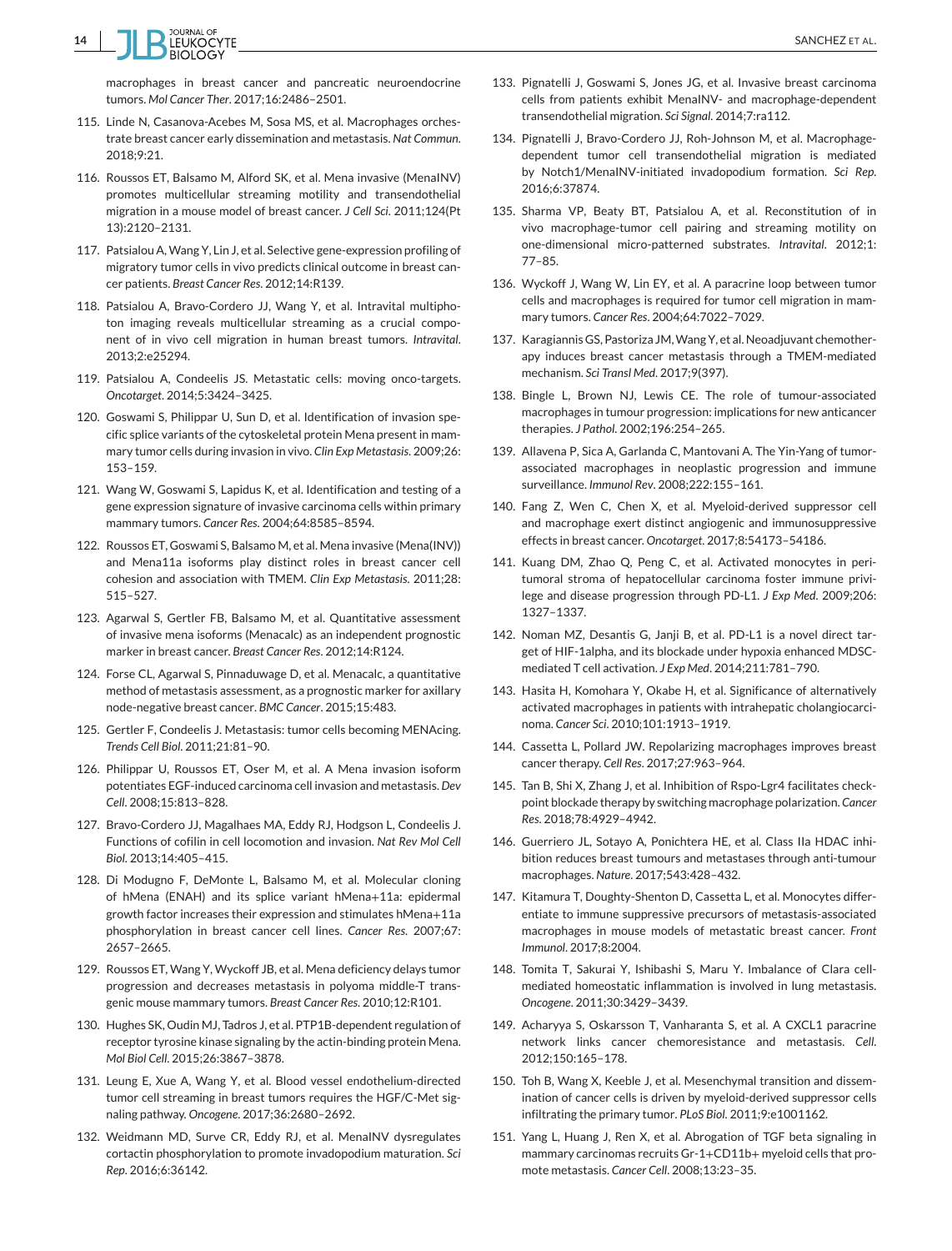- 152. Safarzadeh E, Orangi M, Mohammadi H, Babaie F, Baradaran B. Myeloid-derived suppressor cells: important contributors to tumor progression and metastasis. *J Cell Physiol*. 2018;233:3024–3036.
- 153. Karagiannis GS, Condeelis JS, Oktay MH. Chemotherapy-induced metastasis: mechanisms and translational opportunities. *Clin Exp Metastasis*. 2018;35:269–284.
- 154. Chang YS, Jalgaonkar SP, Middleton JD, Hai T. Stress-inducible gene Atf3 in the noncancer host cells contributes to chemotherapyexacerbated breast cancer metastasis. *Proc Natl Acad Sci U S A*. 2017;114:E7159–E68.
- 155. Klemm F, Joyce JA. Microenvironmental regulation of therapeutic response in cancer. *Trends Cell Biol*. 2015;25:198–213.
- 156. Borriello L, Seeger RC, Asgharzadeh S, DeClerck YA. More than the genes, the tumor microenvironment in neuroblastoma. *Cancer Lett*. 2016;380:304–314.
- 157. Meads MB, Gatenby RA, Dalton WS. Environment-mediated drug resistance: a major contributor to minimal residual disease. *Nat Rev Cancer*. 2009;9:665–674.
- 158. Ruffell B, Coussens LM. Macrophages and therapeutic resistance in cancer. *Cancer Cell*. 2015;27:462–472.
- 159. De Palma M, Lewis CE. Cancer: Macrophages limit chemotherapy. *Nature*. 2011;472:303–304.
- 160. De Palma M, Lewis CE. Macrophage regulation of tumor responses to anticancer therapies. *Cancer Cell*. 2013;23:277–286.
- 161. Paulus P, Stanley ER, Schafer R, Abraham D, Aharinejad S. Colonystimulating factor-1 antibody reverses chemoresistance in human MCF-7 breast cancer xenografts. *Cancer Res*. 2006;66:4349–4356.
- 162. DeNardo DG, Brennan DJ, Rexhepaj E, et al. Leukocyte complexity predicts breast cancer survival and functionally regulates response to chemotherapy. *Cancer Discov*. 2011;1:54–67.
- 163. Nakasone ES, Askautrud HA, Kees T, et al. Imaging tumorstroma interactions during chemotherapy reveals contributions of the microenvironment to resistance. *Cancer Cell*. 2012;21: 488–503.
- 164. Zheng Y, Cai Z, Wang S, et al. Macrophages are an abundant component of myeloma microenvironment and protect myeloma cells from chemotherapy drug-induced apoptosis. *Blood*. 2009;114:3625– 3628.
- 165. Zheng Y, Yang J, Qian J, et al. PSGL-1/selectin and ICAM-1/CD18 interactions are involved in macrophage-induced drug resistance in myeloma. *Leukemia*. 2013;27:702–710.
- 166. Yin Y, Yao S, Hu Y, et al. The immune-microenvironment confers chemoresistance of colorectal cancer through macrophage-derived IL6. *Clin Cancer Res*. 2017;23:7375–7387.
- 167. Yang C, He L, He P, et al. Increased drug resistance in breast cancer by tumor-associated macrophages through IL-10/STAT3/bcl-2 signaling pathway. *Med Oncol*. 2015;32:352 https://doi.org/ 10.1007/s12032-014-0352-6.
- 168. Yu H, Pardoll D, Jove R. STATs in cancer inflammation and immunity: a leading role for STAT3. *Nat Rev Cancer*. 2009;9:798–809.
- 169. Borriello L, Nakata R, Sheard MA, et al. Cancer-associated fibroblasts share characteristics and protumorigenic activity with mesenchymal stromal cells. *Cancer Res*. 2017;77:5142–5157.
- 170. Bewry NN, Nair RR, Emmons MF, Boulware D, Pinilla-Ibarz J, Hazlehurst LA. Stat3 contributes to resistance toward BCR-ABL inhibitors in a bone marrow microenvironment model of drug resistance. *Mol Cancer Ther*. 2008;7:3169–3175.
- 171. Ara T, Nakata R, Sheard MA, et al. Critical role of STAT3 in IL-6-mediated drug resistance in human neuroblastoma. *Cancer Res*. 2013;73:3852–3864.
- 172. De Beule N, De Veirman K, Maes K, et al. Tumour-associated macrophage-mediated survival of myeloma cells through STAT3 activation. *J Pathol*. 2017;241:534–546.
- 173. Mitchem JB, Brennan DJ, Knolhoff BL, et al. Targeting tumorinfiltrating macrophages decreases tumor-initiating cells, relieves immunosuppression, and improves chemotherapeutic responses. *Cancer Res*. 2013;73:1128–1141.
- 174. Jinushi M, Chiba S, Yoshiyama H, et al. Tumor-associated macrophages regulate tumorigenicity and anticancer drug responses of cancer stem/initiating cells. *Proc Natl Acad Sci U S A*. 2011;108:12425–12430.
- 175. Shree T, Olson OC, Elie BT, et al. Macrophages and cathepsin proteases blunt chemotherapeutic response in breast cancer. *Genes Dev*.  $2011:25:2465-2479$
- 176. Zheng P, Chen L, Yuan X, et al. Exosomal transfer of tumor-associated macrophage-derived miR-21 confers cisplatin resistance in gastric cancer cells. *J Exp Clin Cancer Res*. 2017;36:53.
- 177. Challagundla KB,Wise PM, Neviani P, et al. Exosome-mediated transfer of microRNAs within the tumor microenvironment and neuroblastoma resistance to chemotherapy. *J Natl Cancer Inst*. 2015; 107(7).
- 178. Ruffell B, Chang-Strachan D, Chan V, et al. Macrophage IL-10 blocks CD8+ T cell-dependent responses to chemotherapy by suppressing IL-12 expression in intratumoral dendritic cells. *Cancer Cell*. 2014;26:623–637.
- 179. Lewis CE, De Palma M, Naldini L. Tie2-expressing monocytes and tumor angiogenesis: regulation by hypoxia and angiopoietin-2. *Cancer Res*. 2007;67:8429–8432.
- 180. Shaked Y, Henke E, Roodhart JM, et al. Rapid chemotherapyinduced acute endothelial progenitor cell mobilization: implications for antiangiogenic drugs as chemosensitizing agents. *Cancer Cell*. 2008;14:263–273.
- 181. Reeves PM, Abbaslou MA, Kools FRW, Poznansky MC. CXCR4 blockade with AMD3100 enhances Taxol chemotherapy to limit ovarian cancer cell growth. *Anticancer Drugs*. 2017;28: 935–942.
- 182. Bussard KM, Mutkus L, Stumpf K, Gomez-Manzano C, Marini FC. Tumor-associated stromal cells as key contributors to the tumor microenvironment. *Breast Cancer Res*. 2016;18:84.
- 183. Newman AC, Hughes CC. Macrophages and angiogenesis: a role for Wnt signaling. *Vascular Cell*. 2012;4:13.
- 184. Crowther M, Brown NJ, Bishop ET, Lewis CE. Microenvironmental influence on macrophage regulation of angiogenesis in wounds and malignant tumors. *J Leukoc Biol*. 2001;70:478–490.
- 185. Folkman J. Role of angiogenesis in tumor growth and metastasis. *Semin Oncol*. 2002;29(6 Suppl 16):15–18.
- 186. Hida K, Maishi N, Annan DA, Hida Y. Contribution of tumor endothelial cells in cancer progression. *Int J Mol Sci*. 2018;19(5):1272.
- 187. Zarrin B, Zarifi F, Vaseghi G, Javanmard SH. Acquired tumor resistance to antiangiogenic therapy: mechanisms at a glance. *J Res Med Sci*. 2017;22:117.
- 188. Bergers G, Hanahan D. Modes of resistance to anti-angiogenic therapy. *Nat Rev Cancer*. 2008;8:592–603.
- 189. Aalders KC, Tryfonidis K, Senkus E, Cardoso F. Anti-angiogenic treatment in breast cancer: Facts, successes, failures and future perspectives. *Cancer Treat Rev*. 2017;53:98–110.
- 190. Zhang W, Zhu XD, Sun HC, et al. Depletion of tumor-associated macrophages enhances the effect of sorafenib in metastatic liver cancer models by antimetastatic and antiangiogenic effects. *Clin Cancer Res*. 2010;16:3420–3430.